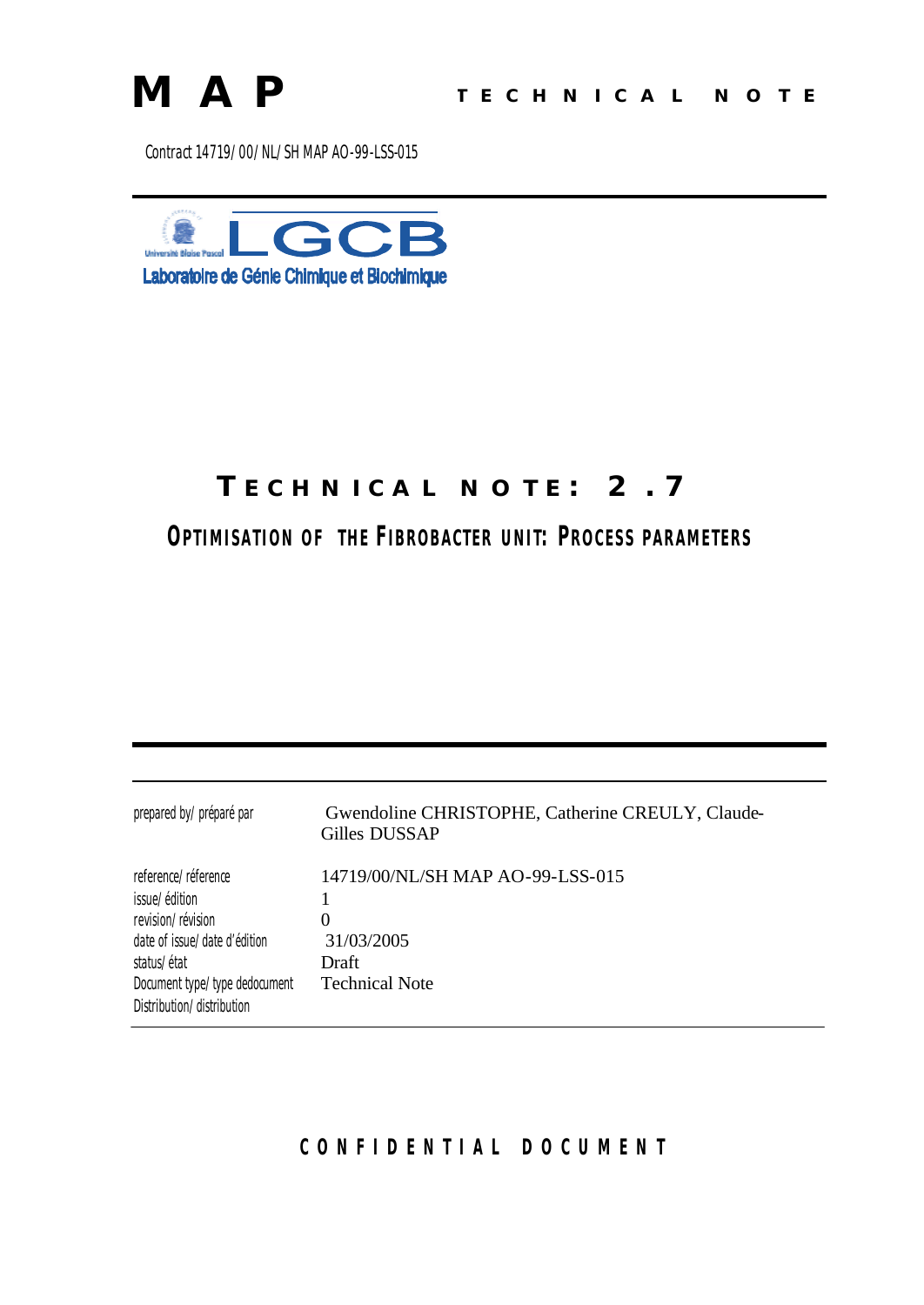page ii of II

|                                          | <b>APPROVAL</b>                  |                                |                                  |
|------------------------------------------|----------------------------------|--------------------------------|----------------------------------|
| Title<br>titre                           |                                  | $\mathbf{1}$<br>issue<br>issue | $\theta$<br>revision<br>revision |
| author<br>auteur                         |                                  | date<br>date                   |                                  |
| approved by<br>approuvé by               |                                  | date<br>date                   |                                  |
|                                          | CHANGE LOG                       |                                |                                  |
| reason for change / raison du changement | issue/issue<br>revision/revision | date/date                      |                                  |
|                                          | CHANGE RECORD                    |                                |                                  |
|                                          | Issue: 1 Revision: 0             |                                |                                  |

| reason for change/raison du changement | page(s)/page(s) | paragraph(s)/paragraph(s) |
|----------------------------------------|-----------------|---------------------------|
|                                        |                 |                           |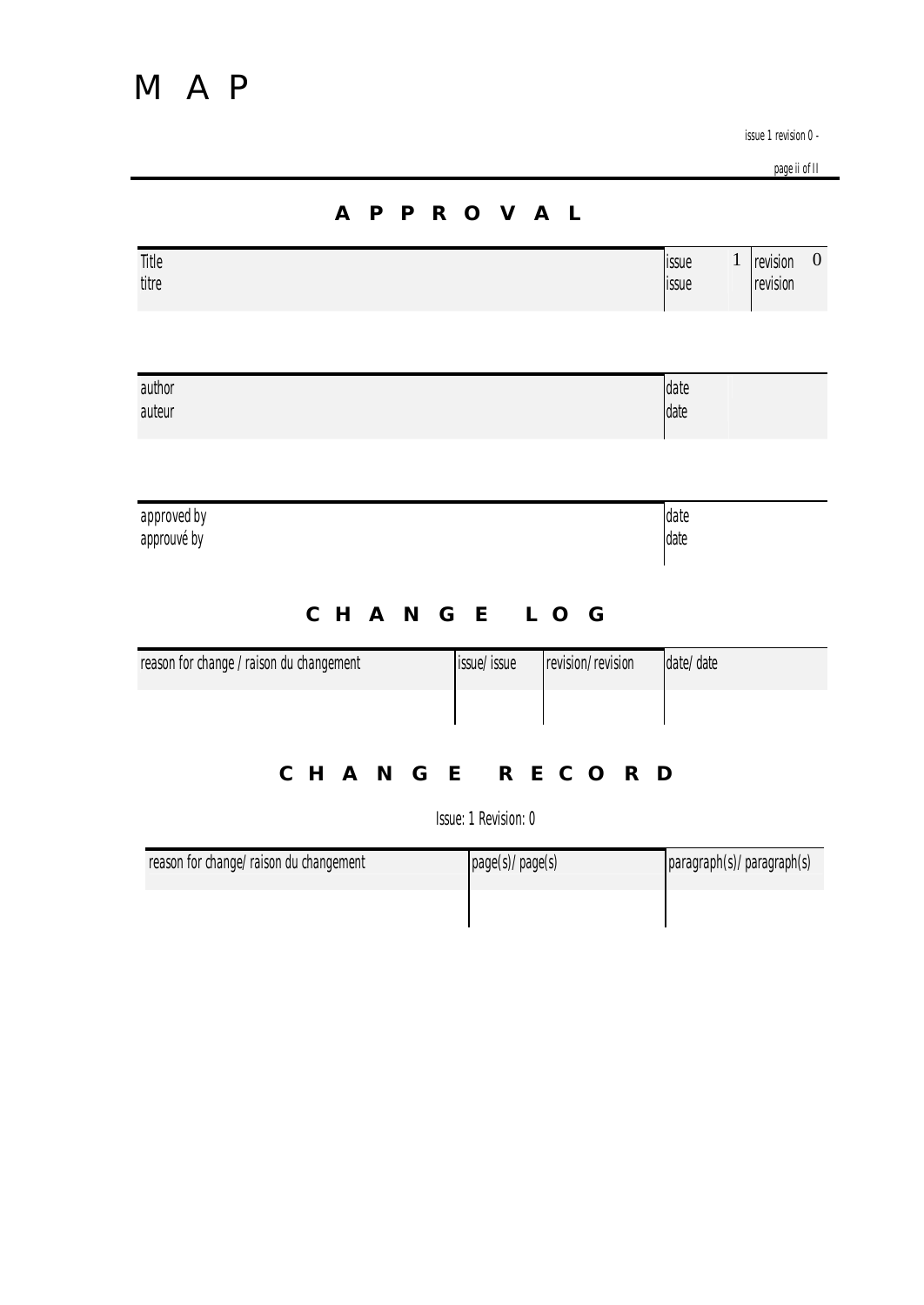page iii of III

## **T ABLE O F C ONTENTS**

| $\boldsymbol{l}$        |                  |                                             | $\boldsymbol{l}$ |
|-------------------------|------------------|---------------------------------------------|------------------|
| $\overline{2}$          |                  | variations of culture conditions $\sqrt{1}$ |                  |
|                         | 2.1              |                                             |                  |
|                         | $2.2\phantom{0}$ |                                             |                  |
|                         | 2.2.1            |                                             | $\mathcal{D}$    |
|                         | 2.2.2            |                                             | $\overline{7}$   |
|                         | 2.2.3            |                                             | $\overline{9}$   |
| $\overline{\mathbf{3}}$ |                  |                                             |                  |
|                         | 3.1              |                                             |                  |
|                         | 3.1.1            |                                             |                  |
|                         | 3.1.2            |                                             |                  |
|                         | 3.1.3            |                                             |                  |
|                         | 3.2              |                                             |                  |
|                         | 3.2.1            |                                             |                  |
|                         | 3.2.2            |                                             |                  |
|                         | 3.2.3            |                                             |                  |
|                         | 3.2.4            |                                             |                  |
|                         | 3.3              |                                             |                  |
|                         | 3.4              |                                             |                  |
| 4                       |                  |                                             | 18               |
|                         | 4.1              |                                             |                  |
|                         | 4.1.1            |                                             |                  |
|                         | 4.1.2            |                                             | 20               |
|                         | 4.2              |                                             | 20               |
|                         | 4.2.1            |                                             |                  |
|                         | 4.2.2            |                                             |                  |
|                         | 4.2.3            |                                             | 23               |
|                         | 4.2.4            |                                             | 25               |
|                         | 4.2.5            |                                             | 26               |
| 5                       |                  | $Conclusion / out looks \_$                 | 27               |
|                         |                  |                                             |                  |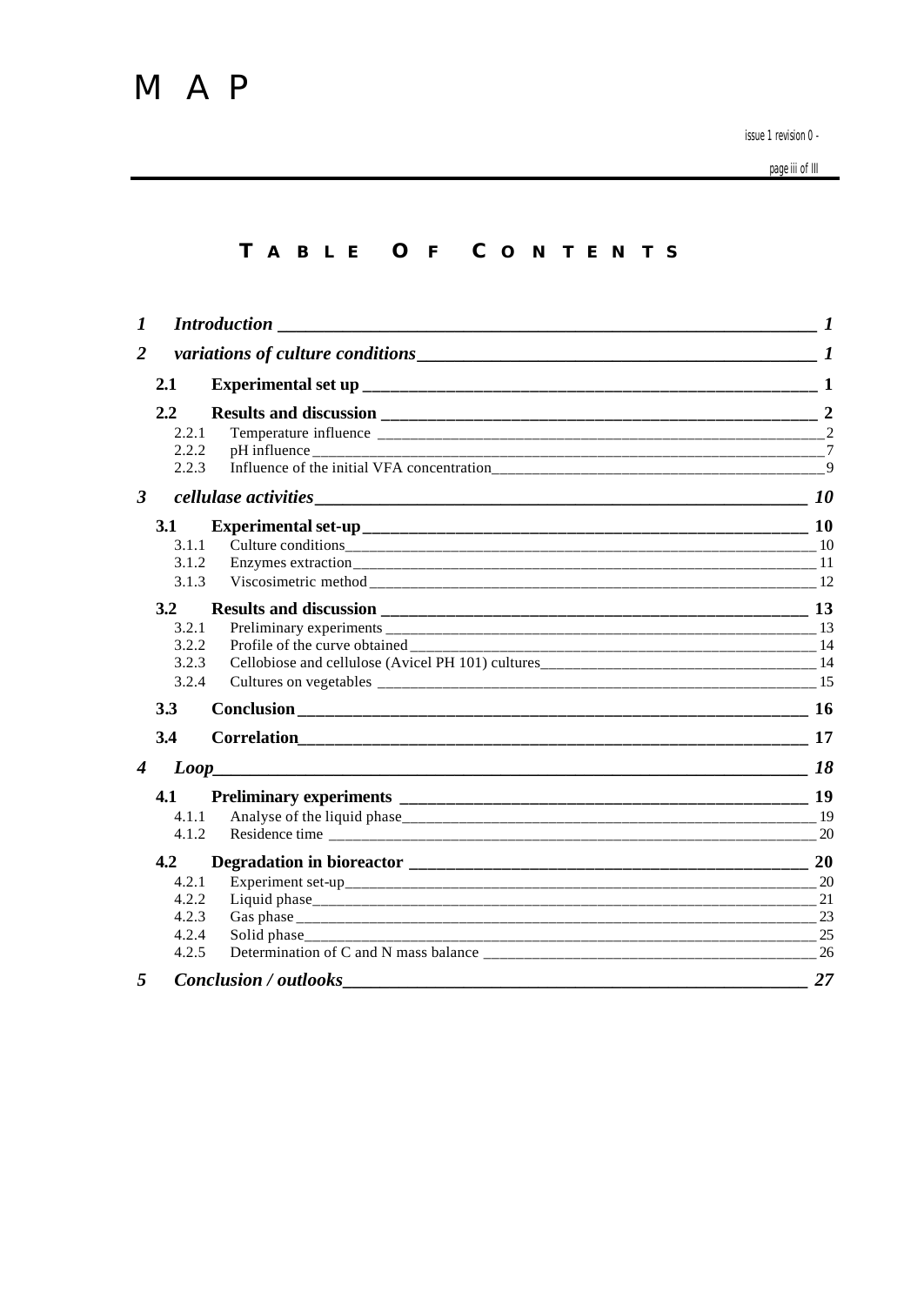## **1 INTRODUCTION**

*Fibrobacter succinogenes* originally isolated from the bovine rumen, have culture conditions defined by Bryant and Doestch (1954) i.e. a temperature of 39°C and a pH of 6. Gaudet and al. (1992) have defined that the culture media must contain 0.3% of a mixture of VFA. In this report we test these culture conditions by performing experiments in order to define the range of temperature, pH and VFA concentration allowing *Fibrobacter succinogenes* growth.

*Fibrobacter succinogenes* is one of the major cellulolytic bacteria found in the bovine rumen (Stewart and Flint, 1989). Except for the lignin, all the parietal polymers of the vegetable cells are degraded by *Fibrobacter succinogenes* thanks to a complex cellulolytic system. The efficiency of this strain to degrade fibres is explained by the presence of various enzymes. We have tested in the previous TN 2.6 for the presence of endoglucanases and determined the activities of related fibrolytic enzymes produced when *Fibrobacter succinogenes* grown on three different carbon sources. Some of these enzymes were identified and seem to be endo and exoglucanases. To confirm the presence of endoglucanases and the activities of related fibrolytic enzymes produced by *Fibrobacter succinogenes* other methods can be perform like a viscosimetric method. So we decided to examine this method in our culture conditions. After the development of an existing technique (Béra, 1998), a correlation with the proportioning technique described by Miller (1971) was made in cells grown on vegetables in the bioreactor.

Finally, according to the last meeting, degradation of substrate from partner 1 was performed. In the previous TN 2.6 substrate from metanogenic unit was degraded by *Fibrobacter succinogenes* with a rate of 28% and with VFA production. But we were confronted a difficulty. I was to define a feeding procedure in terms of quantity  $(200g)$  once) and of frequency (33g once a week). So for this loop we have added the totality of the substrate at the beginning of the fermentation to try to obtain a better rate of degradation.

## **2 VARIATIONS OF CULTURE CONDITIONS**

## *2.1 Experimental set up*

*Fibrobacter succinogenes* was grown anaerobically in serum bottle in a basal medium defined previously (Gaudet et al., 1992). 100mL of culture media was introduced in serum bottles and inoculated with 10 mL of a preculture grown on cellobiose (8 g/L). Glucose or vegetables (wheat straw, green cabbage and soya, 1/3 of each) were the carbon and energy source.

| TN number 2.7                                                                                                                                     | Optimisation of the <i>Fibrobacter</i> unit: Process parameters |
|---------------------------------------------------------------------------------------------------------------------------------------------------|-----------------------------------------------------------------|
| <b>UBP</b>                                                                                                                                        |                                                                 |
| This document is confidential property of the MAP partners and shall not be used, duplicated, modified or transmitted without their authorization |                                                                 |
| Contract 14719/00/NL/SH MAP AO-99-LSS-015                                                                                                         |                                                                 |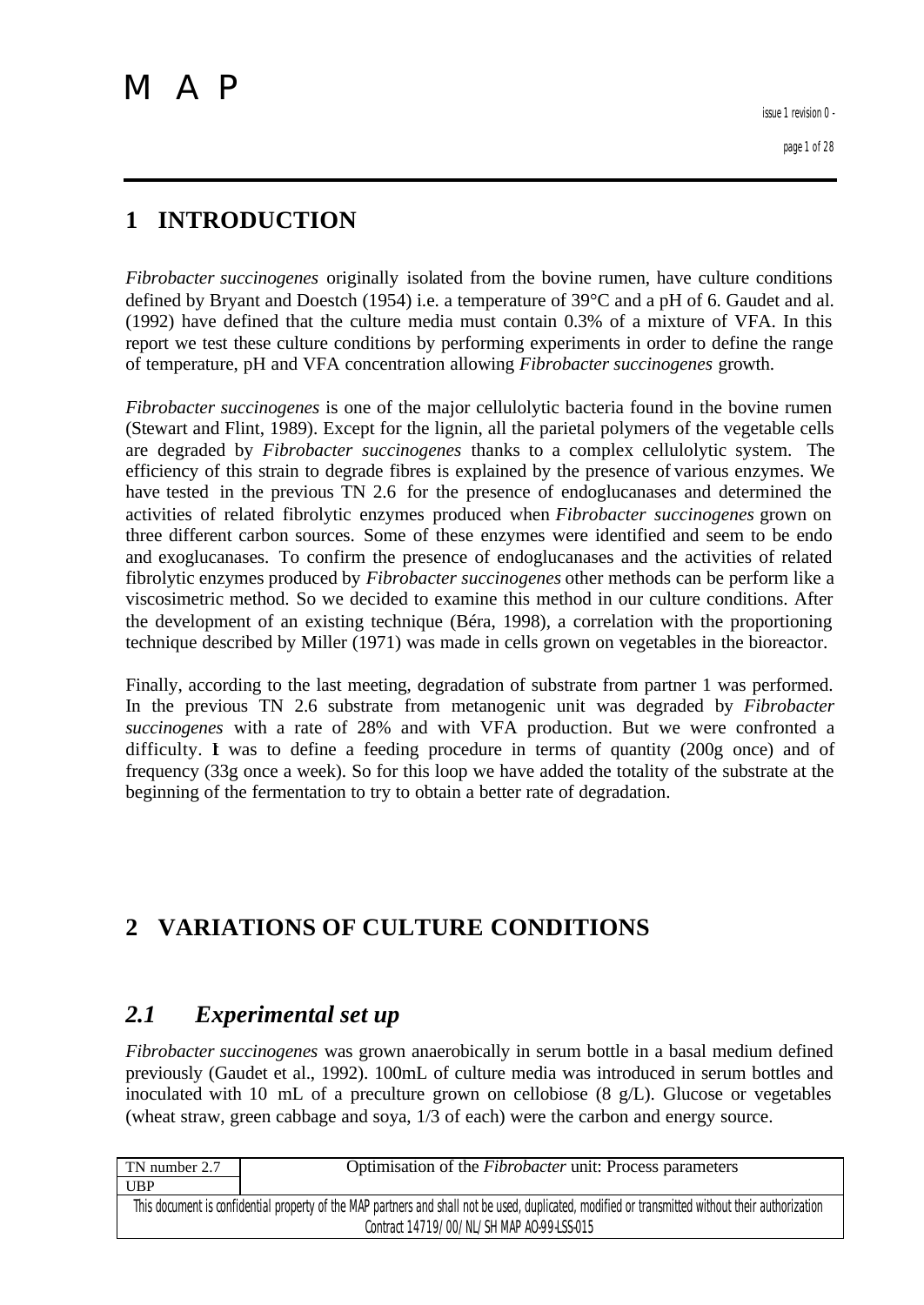In order to evaluate the optimal culture conditions, the serum bottles were incubated 24h or 72h at several temperatures, pH and with different initial VFA concentrations. Samples were performed regularly and analyzed by HPLC to establish VFA production. The temperatures tested were 46 $\degree$ C, 39 $\degree$ C (standard), 30 $\degree$ C and 4 $\degree$ C. pH was modified by adding H<sub>2</sub>SO<sub>4</sub> in the medium (pH value lower than 6) or by adding  $Na<sub>2</sub>CO<sub>3</sub>$  (pH value higher than 6). The VFA concentrations tested were 0.15%, 0.3% (standard), 0.6%, 0.9% and 1.2%.

## *2.2 Results and discussion*

## 2.2.1 Temperature influence

*2.2.1.1 On glucose*



### **Figure 1: Acetate and succinate production on glucose with the time of culture**

Figure 1 shows the production of acetate and succinate by *Fibrobacter succinogenes* growth on glucose in different conditions of temperature. At 39°C, the production of acetate and succinate is more important than with the others. According to these curves, we consider that the maximal productivity is achieved during the 22 first hours of the culture before the

| TN number 2.7                                                                                                                                     | Optimisation of the <i>Fibrobacter</i> unit: Process parameters |  |
|---------------------------------------------------------------------------------------------------------------------------------------------------|-----------------------------------------------------------------|--|
| <b>UBP</b>                                                                                                                                        |                                                                 |  |
| This document is confidential property of the MAP partners and shall not be used, duplicated, modified or transmitted without their authorization |                                                                 |  |
| Contract 14719/00/NL/SH MAP AO-99-LSS-015                                                                                                         |                                                                 |  |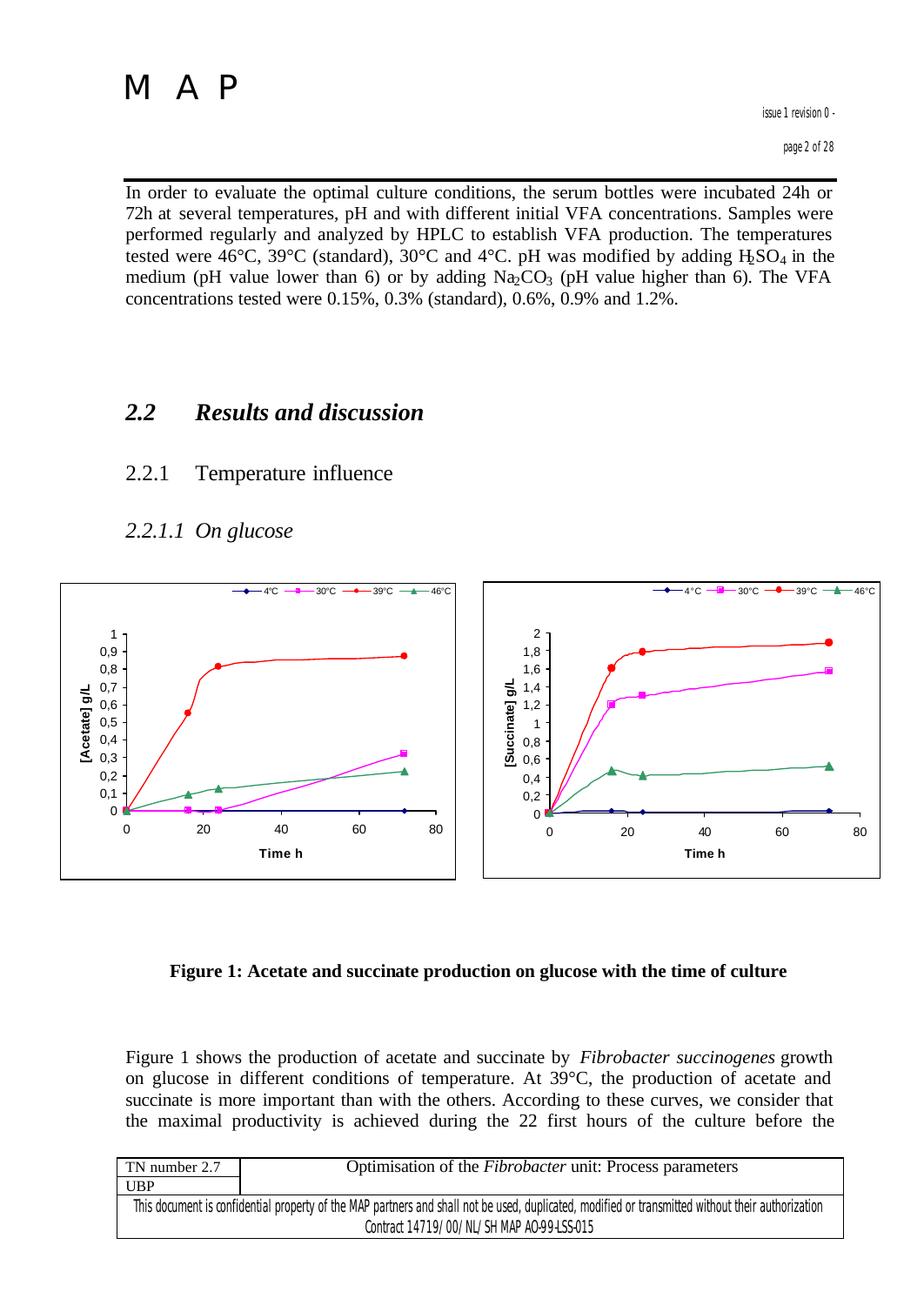|                | Acetate $g/L$ | Succinate g/L |
|----------------|---------------|---------------|
| $4^\circ$ C    |               | 0.028         |
| $30^{\circ}$ C | በ 32          | 1.57          |
| $39^{\circ}$ C |               | 1.88          |
| 46°െ           |               |               |

substrates became limiting. The maximal production of acetate and succinate is for a temperature of 39°C with 0.87 g/L of acetate and 1.88 of succinate (Table 1).

**Table 1: Maximal production of acetate and succinate with the temperature**

Figure 2 represents the maximal concentrations of acetate and succinate achieved on glucose for different temperatures of culture. So the optimal temperature of growth seems to be 39°C. Moreover a production of succinate and acetate is observed at 30<sup>o</sup>C and at 46<sup>o</sup>C. So a range of temperature can be used to have an acceptable production of succinate and acetate between 30 and 46°C



**Figure 2: Acetate and succinate production on glucose with the temperature** 

| TN number 2.7 | Optimisation of the <i>Fibrobacter</i> unit: Process parameters                                                                                   |
|---------------|---------------------------------------------------------------------------------------------------------------------------------------------------|
| <b>UBP</b>    |                                                                                                                                                   |
|               | This document is confidential property of the MAP partners and shall not be used, duplicated, modified or transmitted without their authorization |
|               | Contract 14719/00/NL/SH MAP AO-99-LSS-015                                                                                                         |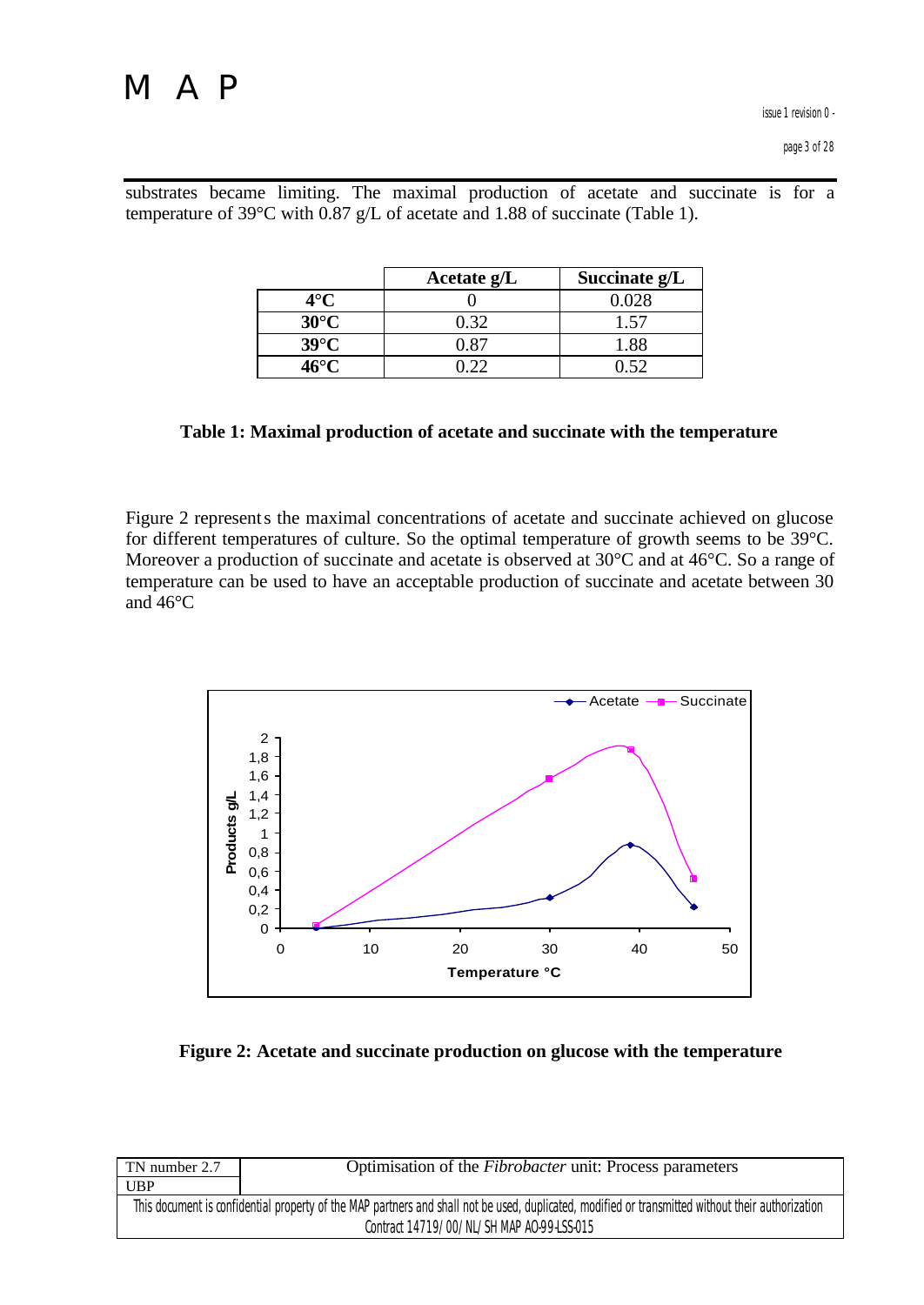issue 1 revision 0 -

page 4 of 28



**Figure 3: Productivities of acetate and succinate**

Figure 3 represents the productivities for these temperatures. The optimal production of acetate is for a temperature of 39°C with about 0.034 g/L/h. Whereas at 46°C and 30°C the production is respectively 5.6x10<sup>-3</sup> g/L/h and 6.7x10<sup>-3</sup> g/L/h. In the same way, the production of succinate is maximal  $(0.11 \text{ g/L/h})$  for the same temperature  $(39^{\circ}C)$  and at  $4^{\circ}C$ ,  $30^{\circ}C$  and  $46^{\circ}C$  the production is respectively  $1.9x10^{-3}$  g/L/h,  $0.075$  g/L/h and  $0.029$  g/L/h.

From the above, the best temperature seems to be 39°C. However production of acetate and succinate are also observed at 30°C and 46°C. In order to more precisely determine the optimal temperature, an experimental setup should be done in a narrower range of temperature, namely between 35°C and 43°C in order to correctly assess the optimal temperature of growth of *Fibrobacter succinogenes*. Neverthe less the general shape of the curve of productivity against temperature is classical of microbial growth, showing that the optimal temperature remains in the vicinity of 38-40°C.

| TN number 2.7                             | Optimisation of the <i>Fibrobacter</i> unit: Process parameters                                                                                   |  |
|-------------------------------------------|---------------------------------------------------------------------------------------------------------------------------------------------------|--|
| <b>UBP</b>                                |                                                                                                                                                   |  |
|                                           | This document is confidential property of the MAP partners and shall not be used, duplicated, modified or transmitted without their authorization |  |
| Contract 14719/00/NL/SH MAP AO-99-LSS-015 |                                                                                                                                                   |  |
|                                           |                                                                                                                                                   |  |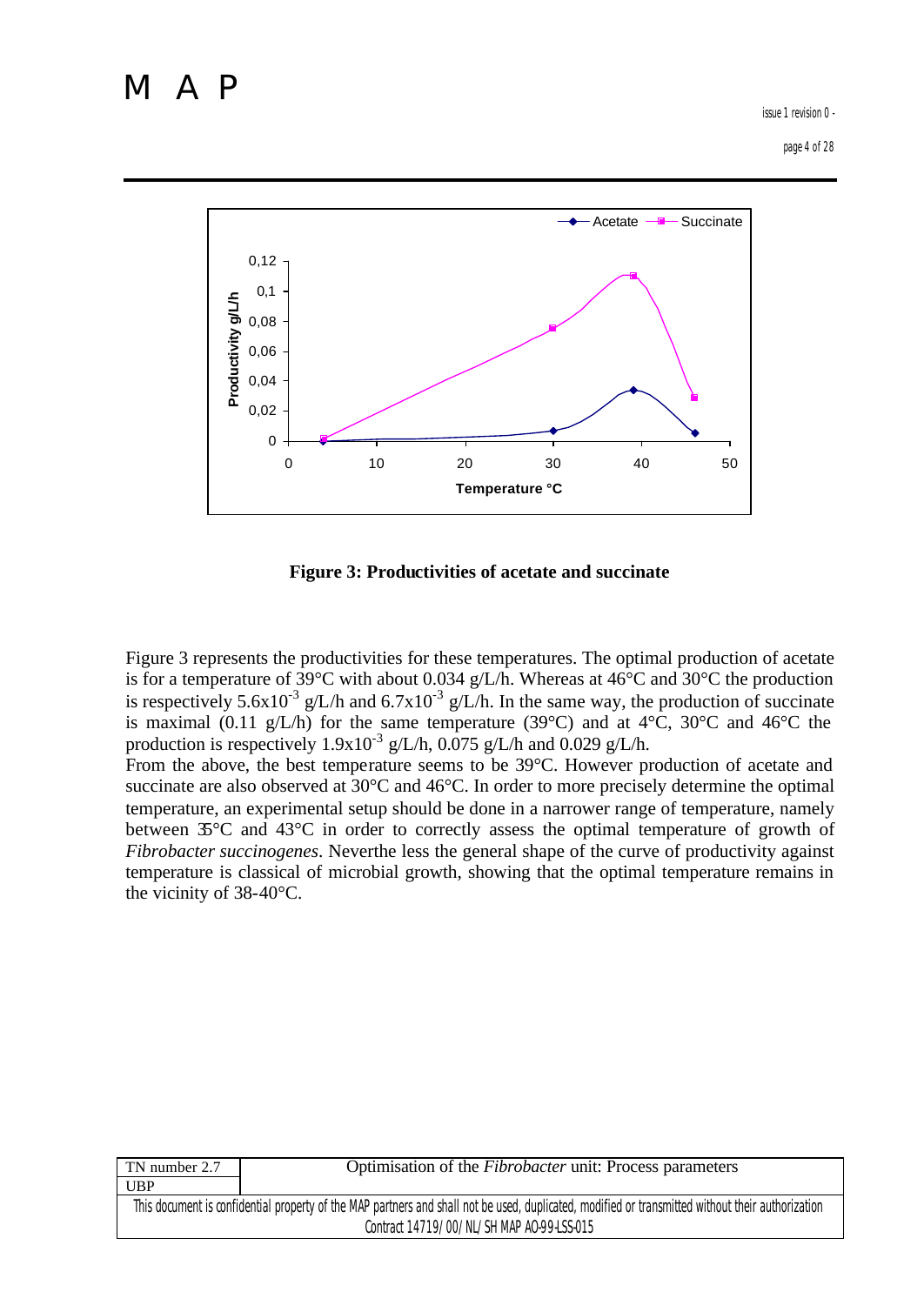issue 1 revision 0 -

## *2.2.1.2 On vegetables*



#### **Figure 4: Acetate and succinate production on vegetables with the time of culture**

At 39°C, the production of acetate and succinate is more important than with the others (figure 4). The maximal production of acetate and succinate is for a temperature of 39°C with about 0.26g/L and 0.97 g/L. We can also observe a production of acetate at 30°C and 46°C. All the maximal concentrations are gathered in table 2

|                | Acetate $g/L$ | Succinate g/L |
|----------------|---------------|---------------|
| $4^\circ$ C    |               |               |
| $30^{\circ}$ C | 0.088         | 0.026         |
| $39^{\circ}$ C | 0.26          |               |
| 46°C           | በ 13          |               |

| TN number 2.7                             | Optimisation of the <i>Fibrobacter</i> unit: Process parameters                                                                                   |
|-------------------------------------------|---------------------------------------------------------------------------------------------------------------------------------------------------|
| <b>UBP</b>                                |                                                                                                                                                   |
|                                           | This document is confidential property of the MAP partners and shall not be used, duplicated, modified or transmitted without their authorization |
| Contract 14719/00/NL/SH MAP AO-99-LSS-015 |                                                                                                                                                   |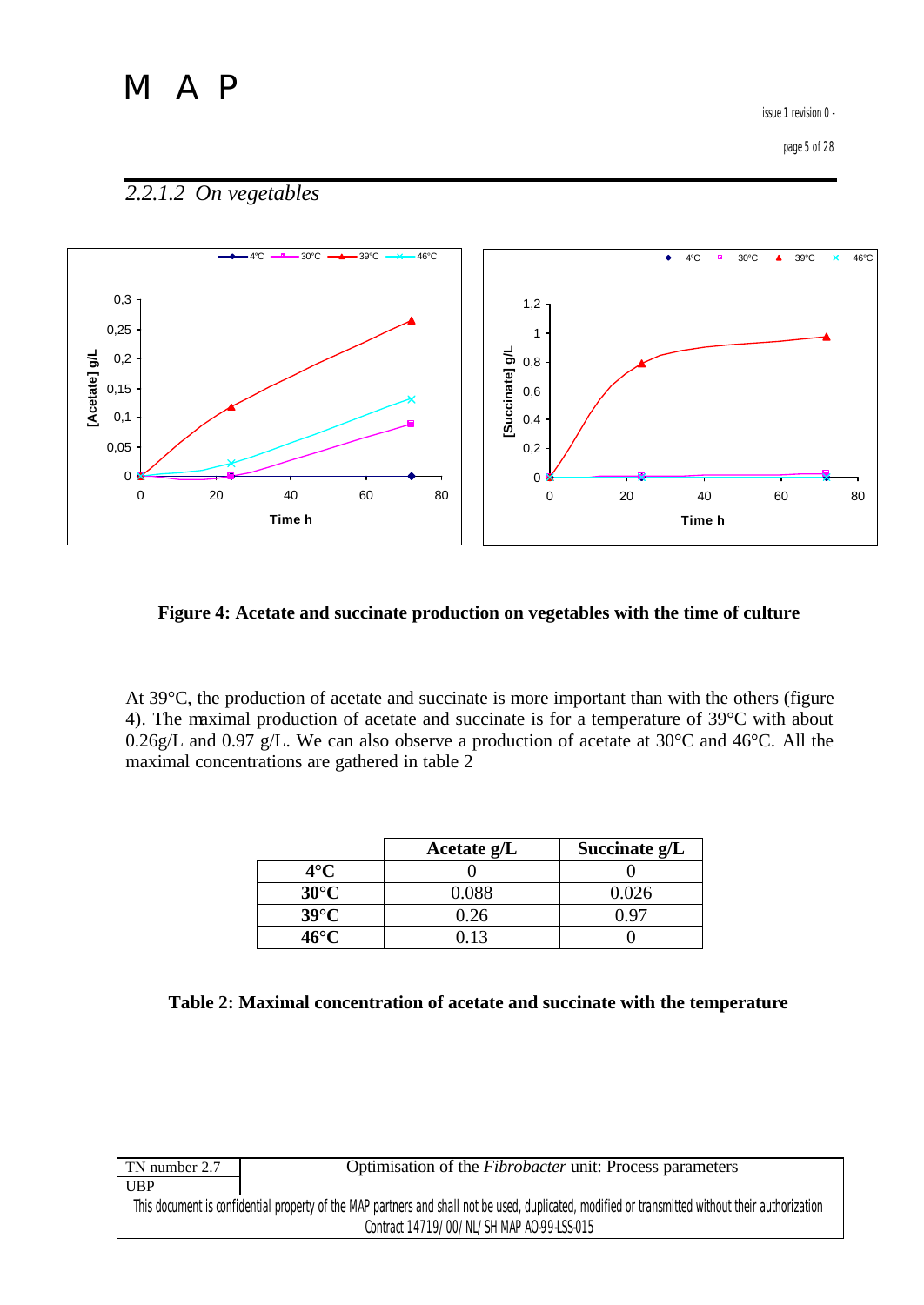issue 1 revision 0 -

page 6 of 28



#### **Figure 5: Acetate and succinate maximal production on vegetables with the temperature of incubation**

In the same way as on glucose there is a range of temperature (30-46°C) for the production of acetate but only a temperature of 39°C allows a production of succinate (Figure 5). So the optimal temperature of growth seems to be 39°C on vegetable.



### **Figure 6: Productivities of acetate and succinate**

| TN number 2.7                                                                                                                                     | Optimisation of the <i>Fibrobacter</i> unit: Process parameters |  |  |
|---------------------------------------------------------------------------------------------------------------------------------------------------|-----------------------------------------------------------------|--|--|
| UBP                                                                                                                                               |                                                                 |  |  |
| This document is confidential property of the MAP partners and shall not be used, duplicated, modified or transmitted without their authorization |                                                                 |  |  |
| Contract 14719/00/NL/SH MAP A0-99-LSS-015                                                                                                         |                                                                 |  |  |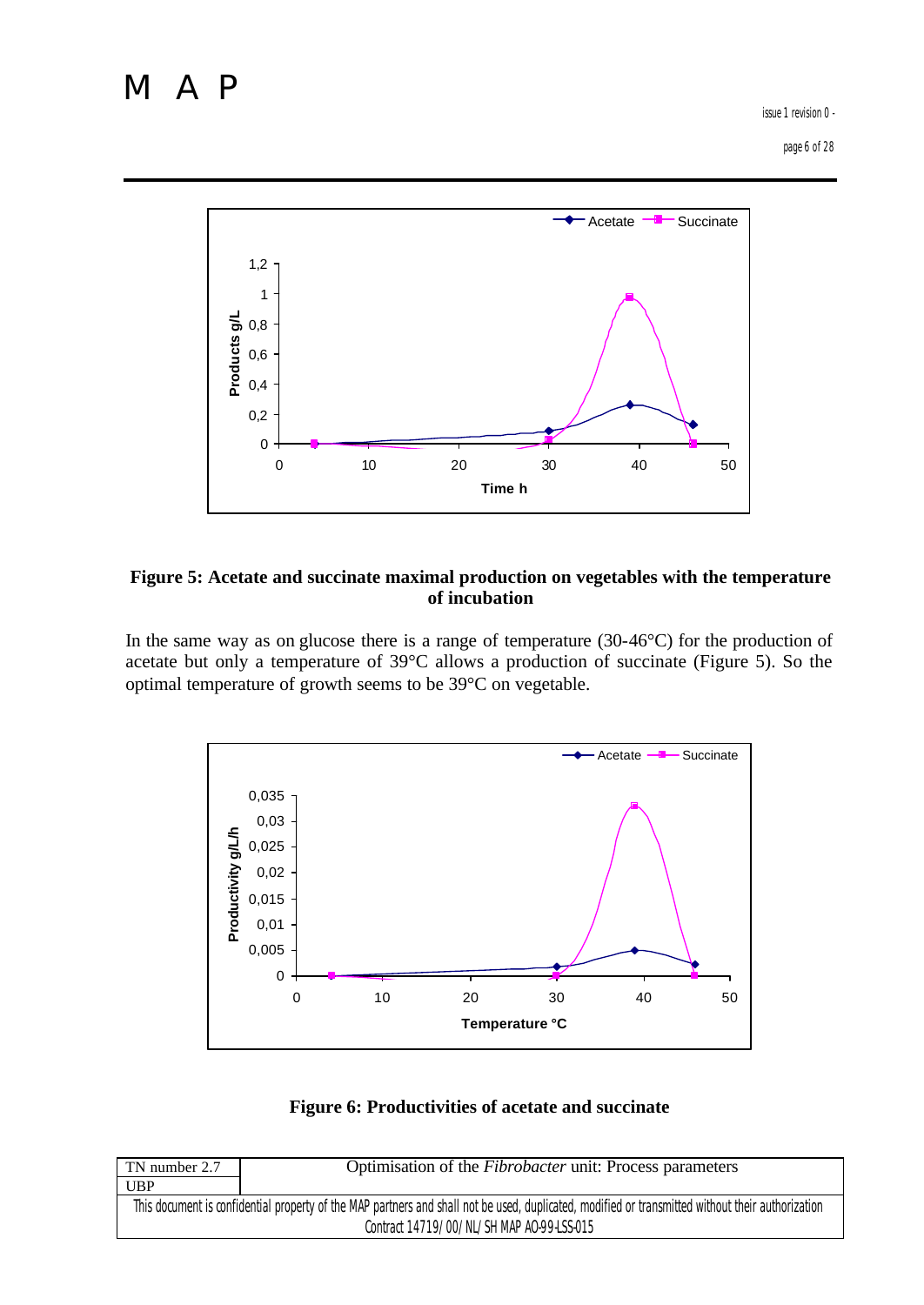Figure 6 represents the productivities for these temperatures. The optimal production of acetate is for a temperature of 39°C with about  $5x10^{-3}$  g/L/h. At 30°C and 46°C the production is respectively  $1.8x10^{-3}$  g/L/h and  $2.25x10^{-3}$  g/L/h.

At 39°C *Fibrobacter succinogenes* on vegetables produces a relatively large quantity of succinate (0.033 g/L/h) whereas at the other temperatures: 4, 30 and 46 $\degree$ C, no production is observed after 72h of culture. One explanation is that the bacterium is stressed and reconsumes succinate preventing it to be observed before 24h of culture. This is observed in bioreactor when *Fibrobacter succinogenes* does not have enough easily degradable substrates.

### *2.2.1.3 Discussion*

The experiments performed on the variation of temperature show that the optimal temperature of growth for *Fibrobacter succinogenes* is in the vicinity of 39°C, which confirms the value classically recorded in the literature (Bryant and Doest, 1954). The quantity of succinate produced on glucose is higher than on vegetables. Indeed, on glucose the bacterium can directly assimilate the substrate and thus begin its growth whereas on vegetables, a lag time is necessary for the synthesis of the cellulolytic enzymes which enable it to assimilate cellulose in the vegetable and to produce succinate.

The production of succinate and acetate on glucose at 30°C and 46°C means that *Fibrobacter succinogenes* is able to grow at these temperatures. On the other hand, at these temperatures on vegetables there is a production of acetate but not of succinate, these temperatures thus don't allow an efficient growth.

The data obtained are in agreement with the observation of Bryant and Doest (1954) which observed that *Fibrobacter succinogenes* is able to grow at a temperature of 25°C to 45°C.

## 2.2.2 pH influence

### *2.2.2.1 On glucose*

Figure 7 shows the production of acetate and succinate when varying the pH with glucose as carbon source. At 39°C, the production of acetate and succinate is more important than with the others.

The optimal production of acetate is obtained for pH 6 with about 0.034 g/L/h. Whereas at pH

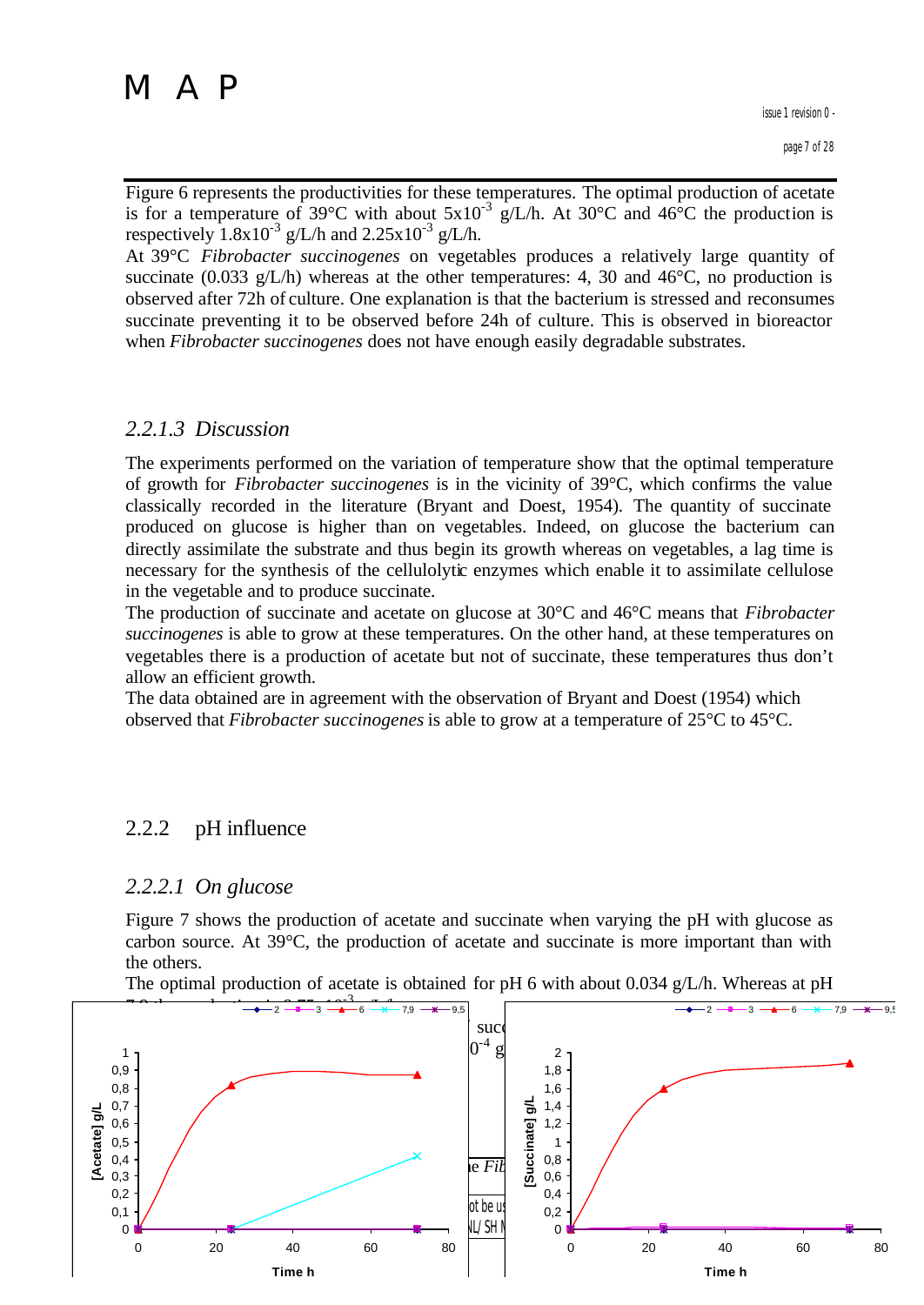#### **Figure 7: Acetate and succinate production on glucose with the time of culture**



#### **Figure 8: Acetate and succinate production on glucose with the pH of incubation**

Acetate production is the highest at pH 6 (figure 8). None growth is observed when the pH is 2 or 9.5. A low production is observed when pH is 7.9. Succinate production is observed for a pH 3 this could be explained by the low pH conditions in the rumen but it is re consumed after 24h of culture.

A more narrow range of pH values, namely 5.2-7 should be necessary in order to precisely account of the effect of pH on growth, knowing that this range also contains the pK values of acetate, succinate and bicarbonate dissociation.

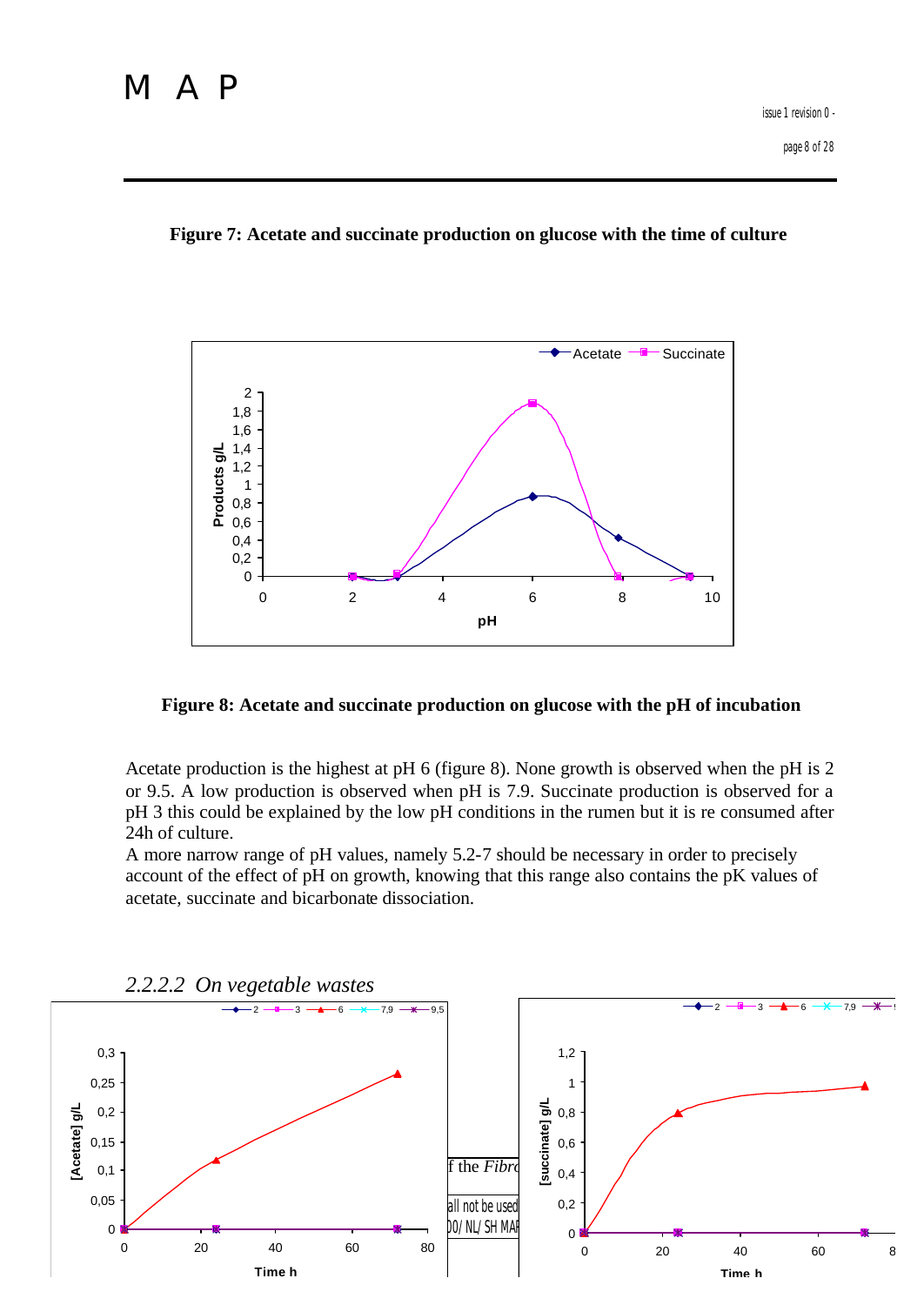#### **Figure 9: Acetate and succinate production on vegetables with the time of culture**

Figure 9 shows the production of acetate and succinate by *Fibrobacter succinogenes* growth on vegetables in different conditions of pH.

The only production of acetate and succinate is observed for pH 6 with respectively 5x10-3  $g/L/h$  and 0.033  $g/L/h$ . No production is observed when pH was 2, 3.5, 7, 9 and 9.5.

## *2.2.2.3 Discussion*

The best pH for *Fibrobacter succinogenes* growth is 6 (standard). At pH 7.9 the bacterium has a lower production of acetate compared to that obtained with the control (6). With a very acid pH (3) there is no production of acetate.

This value of pH is thus a limiting factor for the growth of the bacterium like it was already noticed by Séon and al. (TN 2.3). It is for this reason that the bioreactor comprises today a regulation of pH which preserves a pH of 6 per automatic carbonate addition when the medium becomes acid.

Actually, the experiment performed show that *Fibrobacter succinogenes* has a tolerance of a range of pH between 6 to 7, whereas Bryant and Doest (1954) showed that *Fibrobacter succinogenes* tolerate a range of pH: 5.5 to 7.7.

## 2.2.3 Influence of the initial VFA concentration

The experiments were only performed on glucose as carbon and energy source.



| TN number 2.7                                                                                                                                     | Optimisation of the <i>Fibrobacter</i> unit: Process parameters |  |  |
|---------------------------------------------------------------------------------------------------------------------------------------------------|-----------------------------------------------------------------|--|--|
| <b>UBP</b>                                                                                                                                        |                                                                 |  |  |
| This document is confidential property of the MAP partners and shall not be used, duplicated, modified or transmitted without their authorization |                                                                 |  |  |
| Contract 14719/00/NL/SH MAP AO-99-LSS-015                                                                                                         |                                                                 |  |  |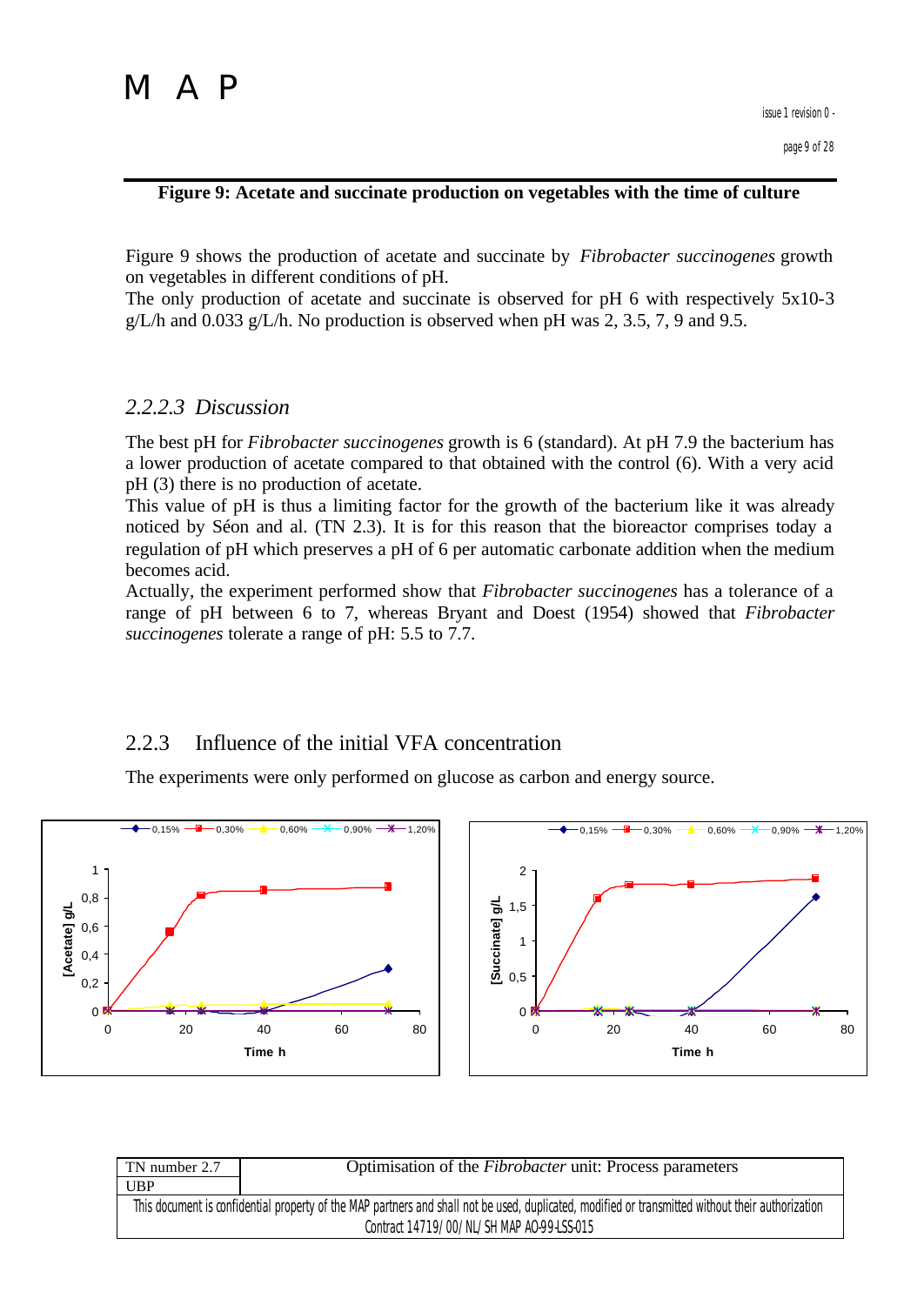issue 1 revision 0 -

page 10 of 28

#### **Figure 10: Acetate and succinate production on glucose with several initial concentration of VFA**

Figure 10 shows the production of acetate and succinate by *Fibrobacter succinogenes* growth on glucose in different initial concentration of VFA. The media usually contains 0.3 % of a mixture of VFA. Indeed with this concentration, acetate production is important (0.34g/L/h) but the curves reveal that there is a production of acetate for a concentration of 0.15 % with about 9.3x10<sup>-3</sup> g/L/h and for a concentration of 0.6 % with about 2.13x10<sup>-3</sup> g/L/h.

Succinate production is the highest for 0.3 % of VFA with about 0.11 g/L/h but there also an important production for a concentration of 0.15 % of VFA with 0.05 g/L/h. Indeed weak productions are observed with 0.6 and 0.9 % of VFA with respectively  $1.9x10^{-3}$  g/L/h and  $6.9x10^{-4}$  g/L/h.

For concentrations higher than 0.9% of VFA, the VFA act like a limiting factor until completely inhibiting the growth. These experiments thus show that the growth of *Fibrobacter succinogenes* also depends on the concentration in VFA.

It will thus be necessary to find a solution to be able to control the quantity of VFA present in the medium in order to be able to optimize the growth of *Fibrobacter succinogenes*. However the addition of VFA in the culture media tends to decrease the pH value so it's possible that the inhibition was only due to the acidification and not to the presence of VFA. Indeed the addition of 0.9% of VFA decreases the pH value to 4.5 and the limiting value for *Fibrobacter succinogenes* growth is 5.5.

## **3 CELLULASE ACTIVITIES**

## *3.1 Experimental set-up*

## 3.1.1 Culture conditions

*Fibrobacter succinogenes* has been grown anaerobically under 100% CO<sub>2</sub> in a basal medium (Gaudet et al., 1992). 100 mL of this media was introduced in serum bottles and sterilized (20', 121<sup>o</sup>C). Cystein (0.5 g/l) and Na<sub>2</sub>CO<sub>3</sub> (4 g/l) were introduced in the hot medium to decrease redox potential (–350 mV) and increase pH (6.0-6.5). Then, as *Fibrobacter succinogenes* is a strictly anaerobic organism, serum bottles were flushed with  $CO<sub>2</sub>$  during 3 hours in order to completely fill the atmosphere with this gas.

Three carbon sources have been used: glucose, microcristalline cellulose (Avicel PH 101) and vegetables constituted of green cabbage, soya and wheat straw (400 mg/L of each).

| TN number 2.7                                                                                                                                     | Optimisation of the <i>Fibrobacter</i> unit: Process parameters |  |  |
|---------------------------------------------------------------------------------------------------------------------------------------------------|-----------------------------------------------------------------|--|--|
| <b>UBP</b>                                                                                                                                        |                                                                 |  |  |
| This document is confidential property of the MAP partners and shall not be used, duplicated, modified or transmitted without their authorization |                                                                 |  |  |
| Contract 14719/00/NL/SH MAP AO-99-LSS-015                                                                                                         |                                                                 |  |  |
|                                                                                                                                                   |                                                                 |  |  |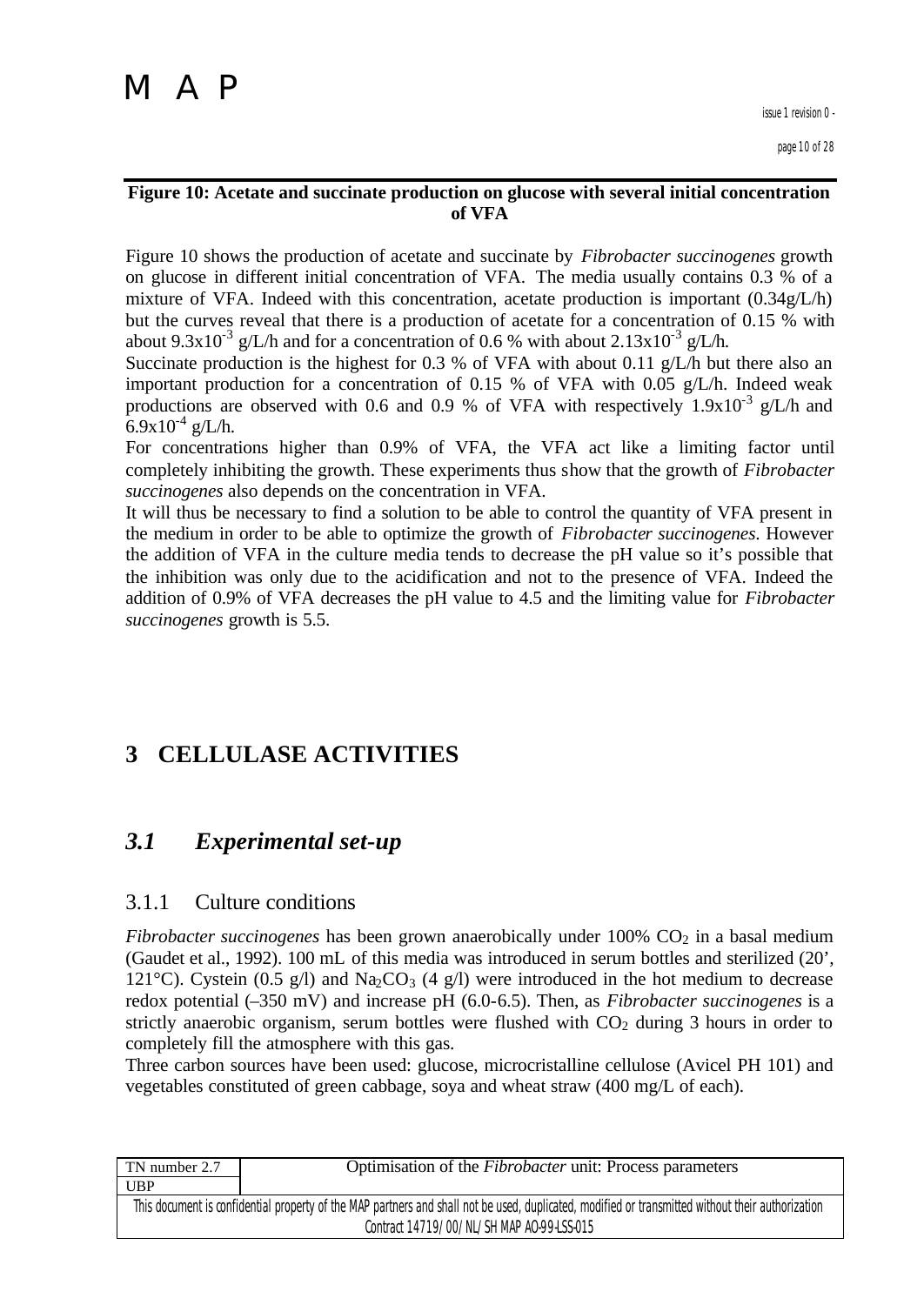page 11 of 28

After these preparation steps, the serum bottles were inoculated with an overnight preculture (10 mL) grown on cellobiose (8g/l). The serum bottles were then incubated 24h, 48h or 72h at  $39^{\circ}$ C (figure 6).

## 3.1.2 Enzymes extraction

As it was explain in the previous TN (2.6) some problems were encounted with the cell associated proteins extraction so we have suppressed a centrifugation (figure 11)

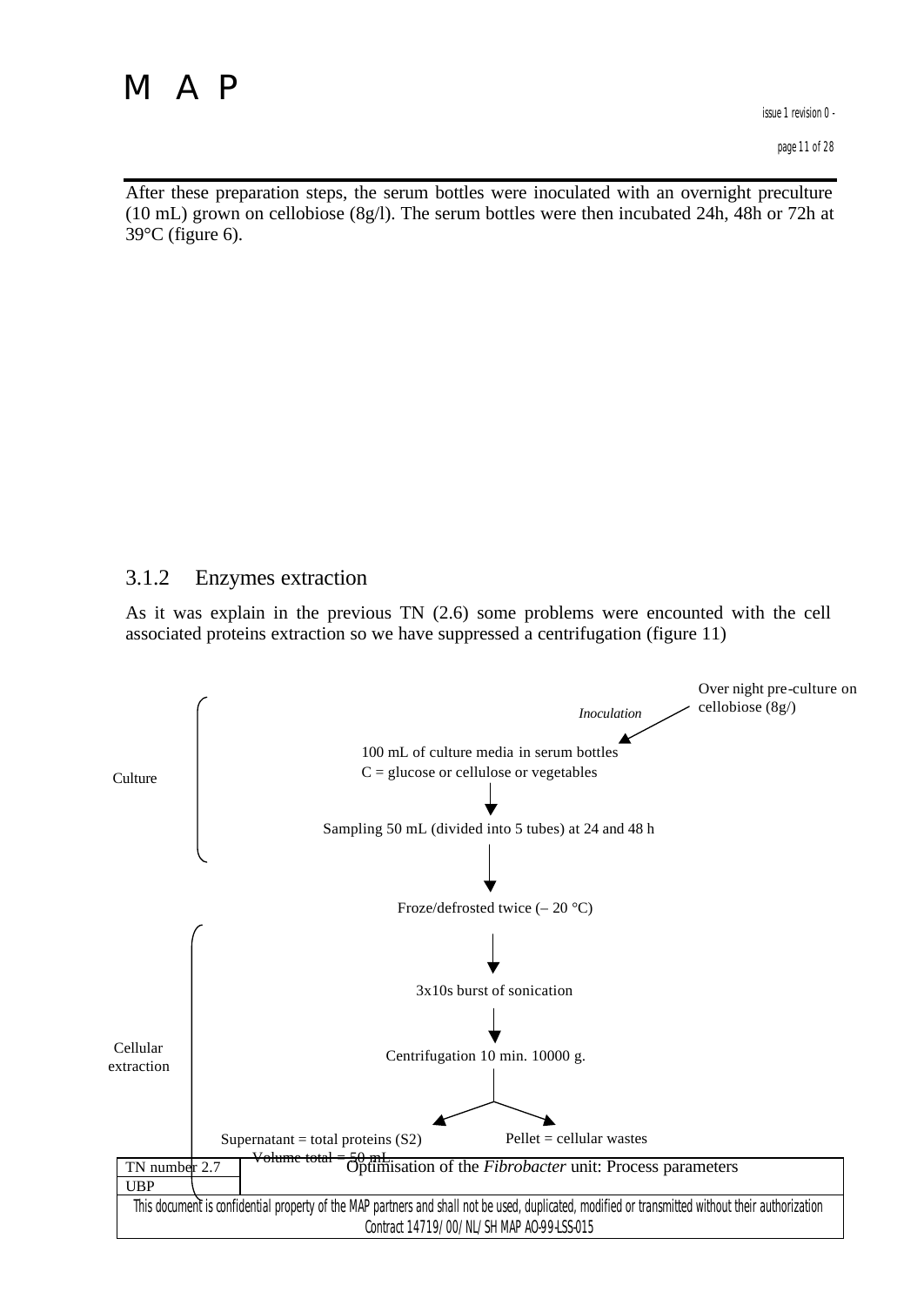**Figure 11: Cellular extraction**

### 3.1.3 Viscosimetric method

The viscosimetric method is a quantitative method which measures essentially the cellulase activity. The viscosity of the mixture is measured by the flow time of this solution through a 1 ml pipette (T test). This time is proportional with the viscosity of the studied solution. The variations with time are expressed in % of decrease of viscosity compared to two tests (T1 and T2).

Figure 12 shows the protocol used to measure the time of flow (T test).



#### **Figure 12: Determination of cellulase activity**

From T1, T2 and T test we can calculate a percentage of viscosity reduction during the time (Béra, 1998).

T1 **-** T test

| TN number 2.7                                                                                                                                     | Optimisation of the <i>Fibrobacter</i> unit: Process parameters |  |  |  |
|---------------------------------------------------------------------------------------------------------------------------------------------------|-----------------------------------------------------------------|--|--|--|
| <b>UBP</b>                                                                                                                                        |                                                                 |  |  |  |
| This document is confidential property of the MAP partners and shall not be used, duplicated, modified or transmitted without their authorization |                                                                 |  |  |  |
| Contract 14719/00/NL/SH MAP AO-99-LSS-015                                                                                                         |                                                                 |  |  |  |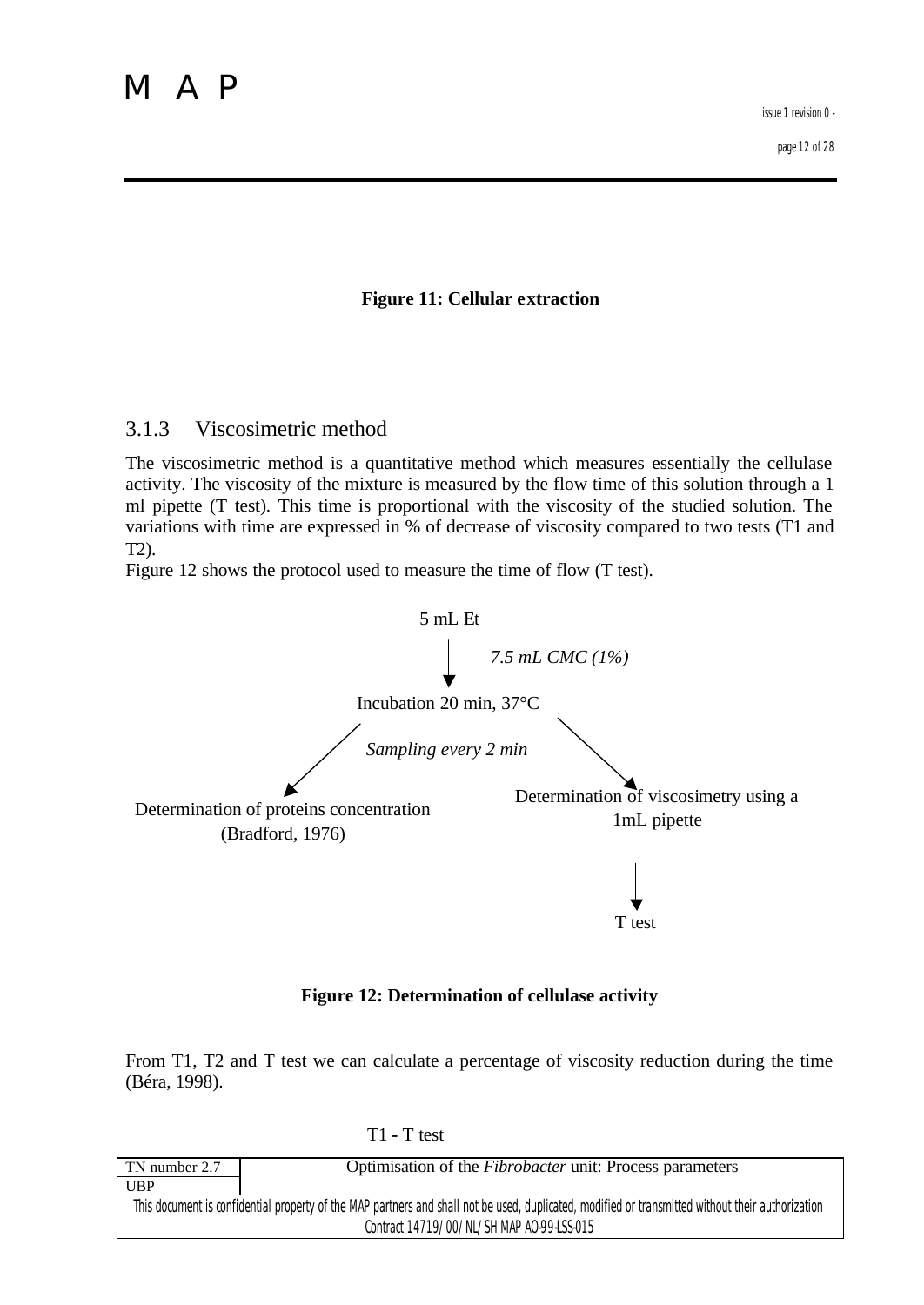$% of decrease of viscosity =$   $X 100$ T1 **-** T2

 $T1$  = speed flow of 1mL of CMC with inoculate media incubated 5 min. at 100 $^{\circ}$ C.

 $T2$  = speed flow of 1 mL of the buffer.

T1 and T2 are measured at the beginning and at the end of the proportioning.

## *3.2 Results and discussion*

## 3.2.1 Preliminary experiments

At the beginning of the experiments several tests were carried out such as the use of various concentrations of CMC (0.5 and 1%), of various sizes of pipette (5 or 1 ml) and various time of incubation for the test in order to optimized the technique to our culture conditions.

First, we choose 1% for the CMC solution because the decrease of viscosity is visible and significant with this concentration whereas with 0.5% the 100% of decrease is quickly reached. Then, we used a 1 ml pipette because the measures are more exact, indeed the 5 ml pipette generates significant variations over flow time of the solutions.

Finally, time of incubation was determined by the fact that after 20 minutes the decrease of viscosity is very weak and slow.

Moreover, some experiments were carried out in order to validate the method of proportioning by viscosimetry. The medium (no inoculated) was incubated one night at 39°C, to check that no compound of the medium has influence on the viscosity of the CMC. Then, the medium just after the inoculation was test to check that the quantity of enzyme, brought by the inoculum, was not enough to make decrease of the viscosity of the CMC. These two tests were negative so the proportioning was possible.

| TN number 2.7                                                                                                                                     | Optimisation of the <i>Fibrobacter</i> unit: Process parameters |  |  |
|---------------------------------------------------------------------------------------------------------------------------------------------------|-----------------------------------------------------------------|--|--|
| UBP                                                                                                                                               |                                                                 |  |  |
| This document is confidential property of the MAP partners and shall not be used, duplicated, modified or transmitted without their authorization |                                                                 |  |  |
| Contract 14719/00/NL/SH MAP AO-99-LSS-015                                                                                                         |                                                                 |  |  |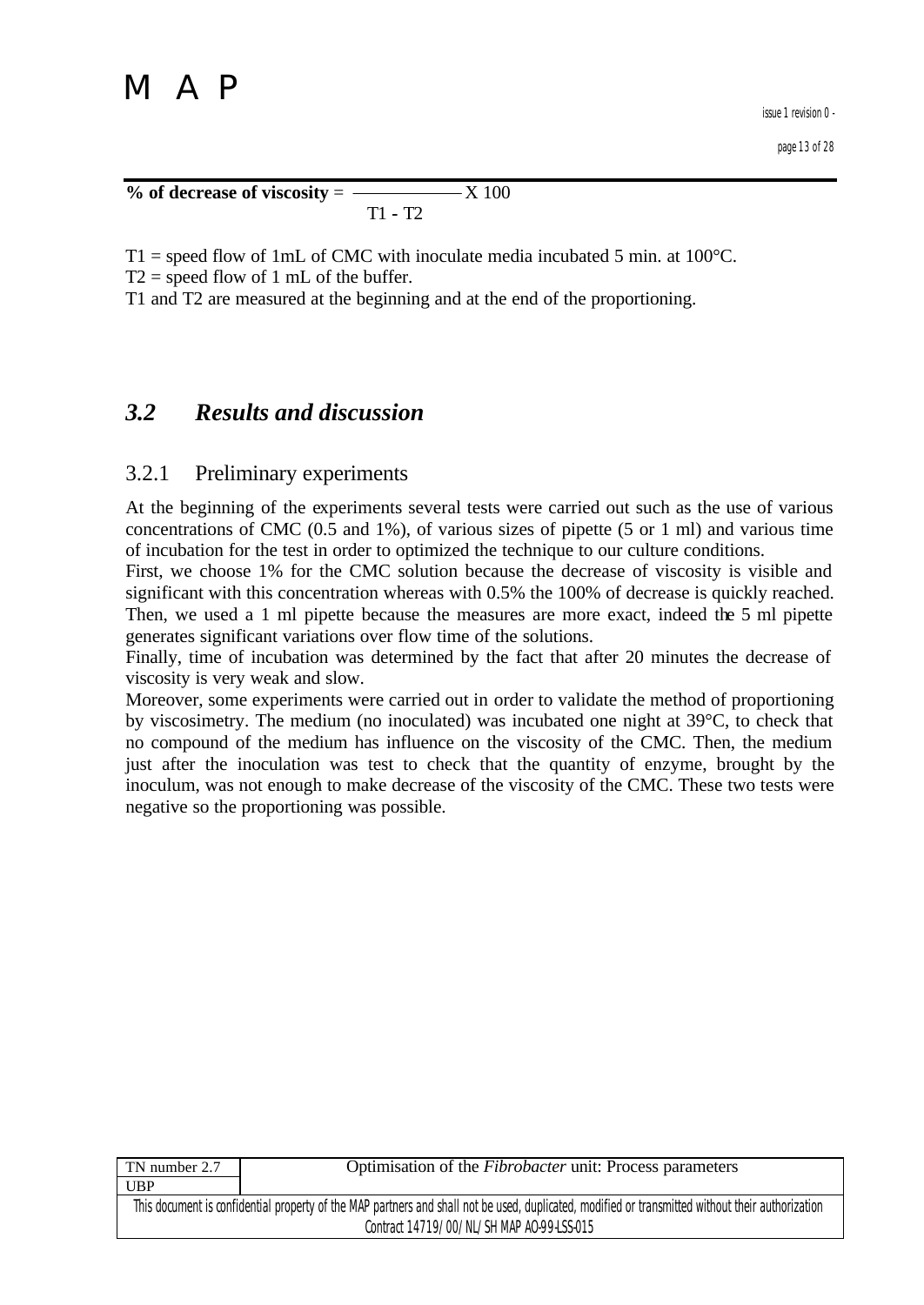issue 1 revision 0 -

page 14 of 28



### **Figure 13: Profile of the curve obtained by the viscosimetric method**

The proportion gives these profiles of curves (figure 13) in which three parameters are important:

- $Vi =$  the initial speed,
- $Tm =$  the time for the maximum decrease,
- $Vt =$  the total speed.

## 3.2.3 Cellobiose and cellulose (Avicel PH 101) cultures



## 3.2.2 Profile of the curve obtained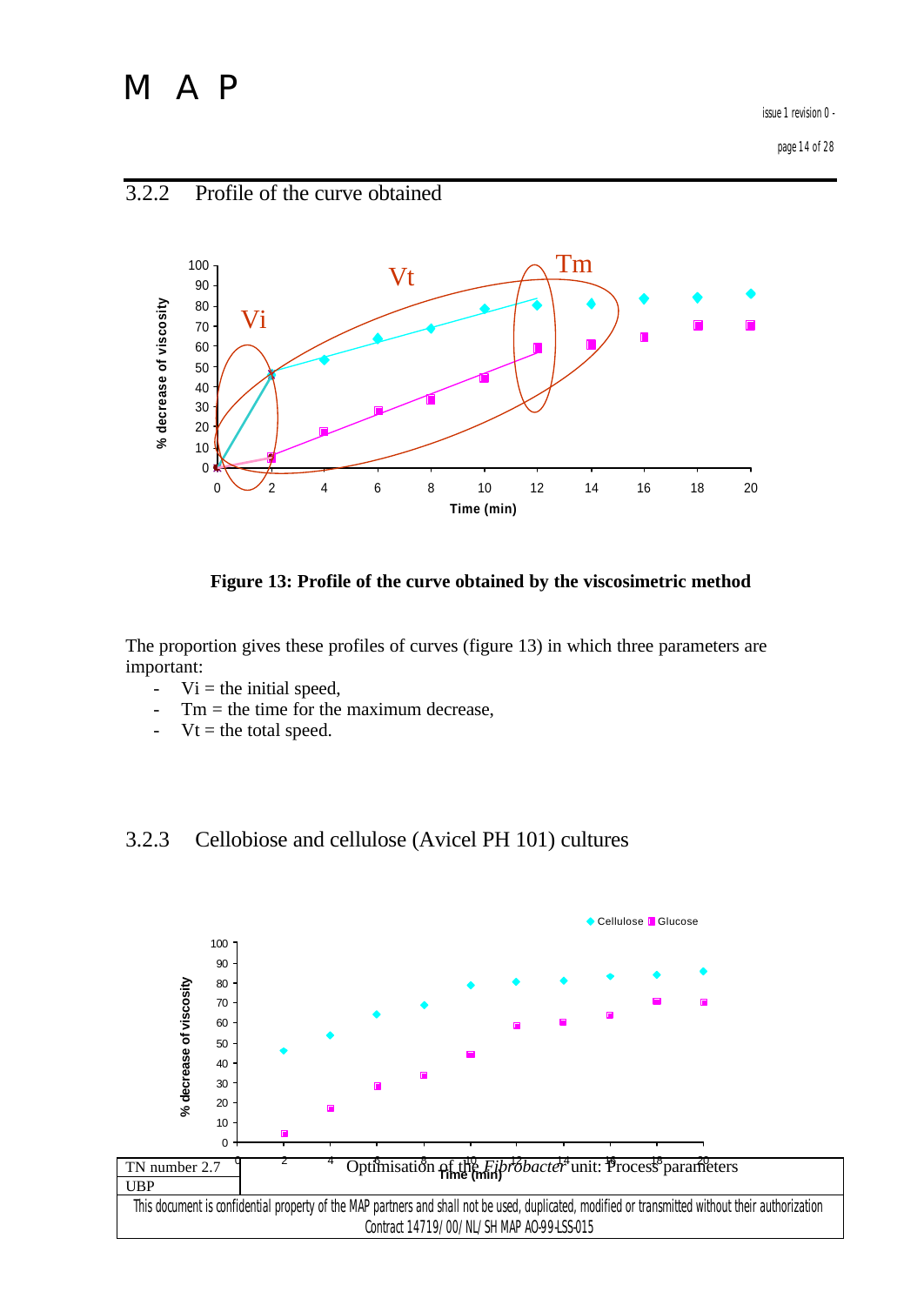



**Figure 14b: % of decrease of viscosity with the time of the total protein extract after 72h of culture**

Figures 14a and 14b represent the results of decrease of viscosity during the time of incubation of the extracts after 24 and 72h of cultures. These cultures were carried out on glucose and cellulose.

After 24 or 72h of culture there is a higher activity on cellulose than on glucose. The presence of an activity on glucose (simple sugar) shows that there is a basal synthesis of the enzymes. *Fibrobacter succinogenes*, when it develops on a medium whose only source of carbon is glucose, produces enzymes able to degrade the cellulose even if it does not use them. On cellulose, *Fibrobacter succinogenes* needs more specific enzymes such as avicelases but some of these enzymes don't have a CMCase activity (Béra, 1998) that why the 100% of decrease of viscosity is not reached here

The cellulolytic activity of the enzymes increases on simple sugars with time of culture, but in small proportion.

| TN number 2.7                                                                                                                                     | Optimisation of the <i>Fibrobacter</i> unit: Process parameters |  |  |  |
|---------------------------------------------------------------------------------------------------------------------------------------------------|-----------------------------------------------------------------|--|--|--|
| <b>UBP</b>                                                                                                                                        |                                                                 |  |  |  |
| This document is confidential property of the MAP partners and shall not be used, duplicated, modified or transmitted without their authorization |                                                                 |  |  |  |
| Contract 14719/00/NL/SH MAP AO-99-LSS-015                                                                                                         |                                                                 |  |  |  |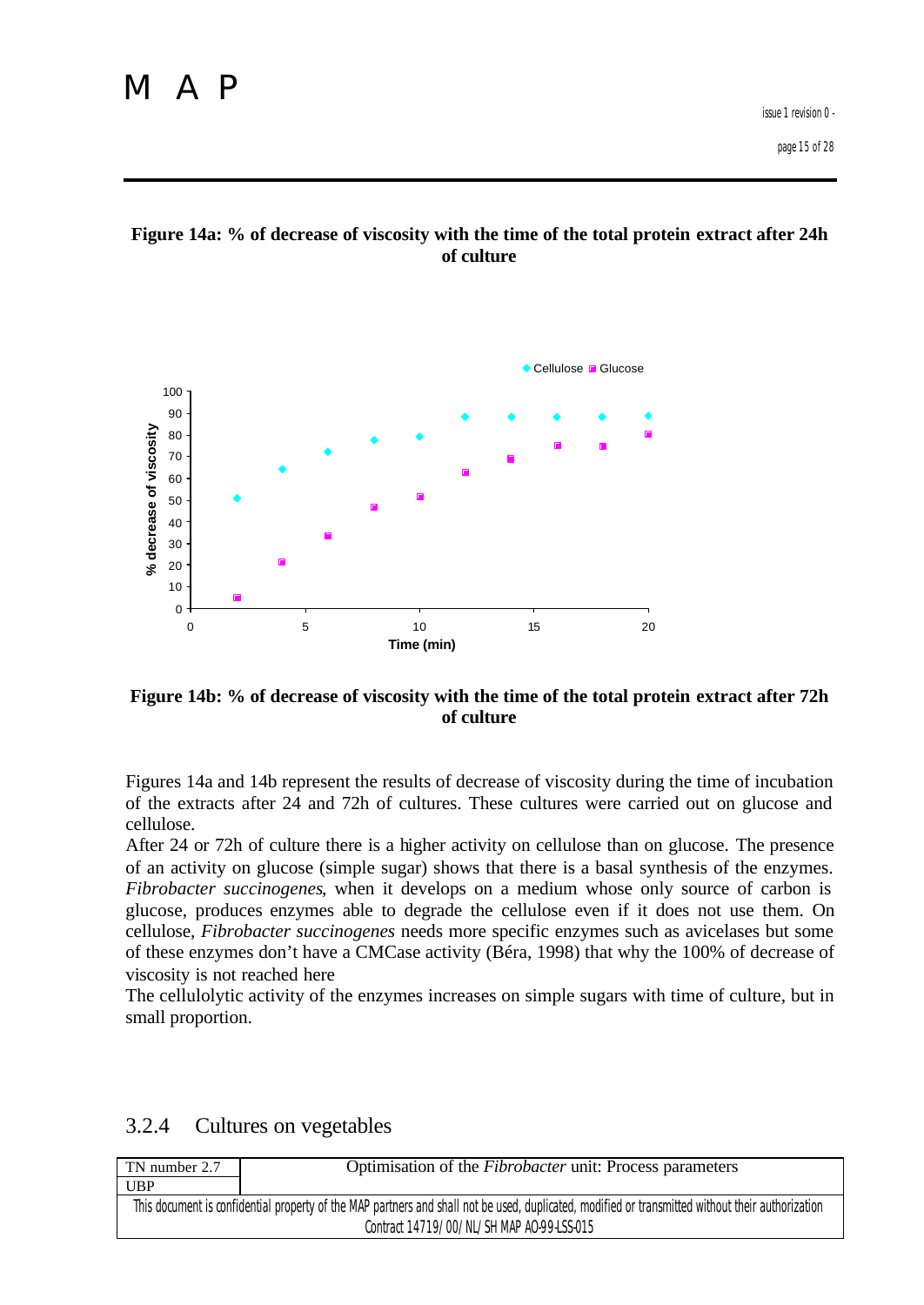

**Figure 15: % of decrease of viscosity with the time of incubation for the total protein extract after 24, 48 and 120h of culture**

Figure 15 represents the % of decrease of viscosity with the time of incubation for the total protein extract after 24, 48 and 120h of culture on vegetables in bioreactor. The same activity is observed after 24h and 48h of culture and there is a important increase after 120h of culture. On vegetable wastes *Fibrobacter succinogenes* hydrolyses first of all easily degradable substrates, such as cellulose, then recalcitrant substrates and don't synthesize lots of cellulases. After 120h of culture, there is not enough simple sugars so *Fibrobacter succinogenes* synthesizes cellulases.

## *3.3 Conclusion*

|                          | <b>Glucose</b> |      | <b>Cellulose</b> |       | <b>Vegetables</b> |       |
|--------------------------|----------------|------|------------------|-------|-------------------|-------|
| Time of culture (h)      | 24             | 48   | 24               | 48    | 24/48             | 120   |
| $Vi$ (% / min)           | 2.47           | 2.68 | 23.01            | 25.42 | 4.89              | 33.15 |
| $Tm$ (min)               | 18             | 16   | 14               | 12    | 20                | 10    |
| Vt $(\frac{6}{6}$ / min) | 3.93           | 4.68 | 5.79             | 7.34  |                   | 10    |

#### **Table 3: The important parameters**

| TN number 2.7                                                                                                                                     | Optimisation of the <i>Fibrobacter</i> unit: Process parameters |  |  |  |
|---------------------------------------------------------------------------------------------------------------------------------------------------|-----------------------------------------------------------------|--|--|--|
| UBP                                                                                                                                               |                                                                 |  |  |  |
| This document is confidential property of the MAP partners and shall not be used, duplicated, modified or transmitted without their authorization |                                                                 |  |  |  |
| Contract 14719/00/NL/SH MAP A0-99-LSS-015                                                                                                         |                                                                 |  |  |  |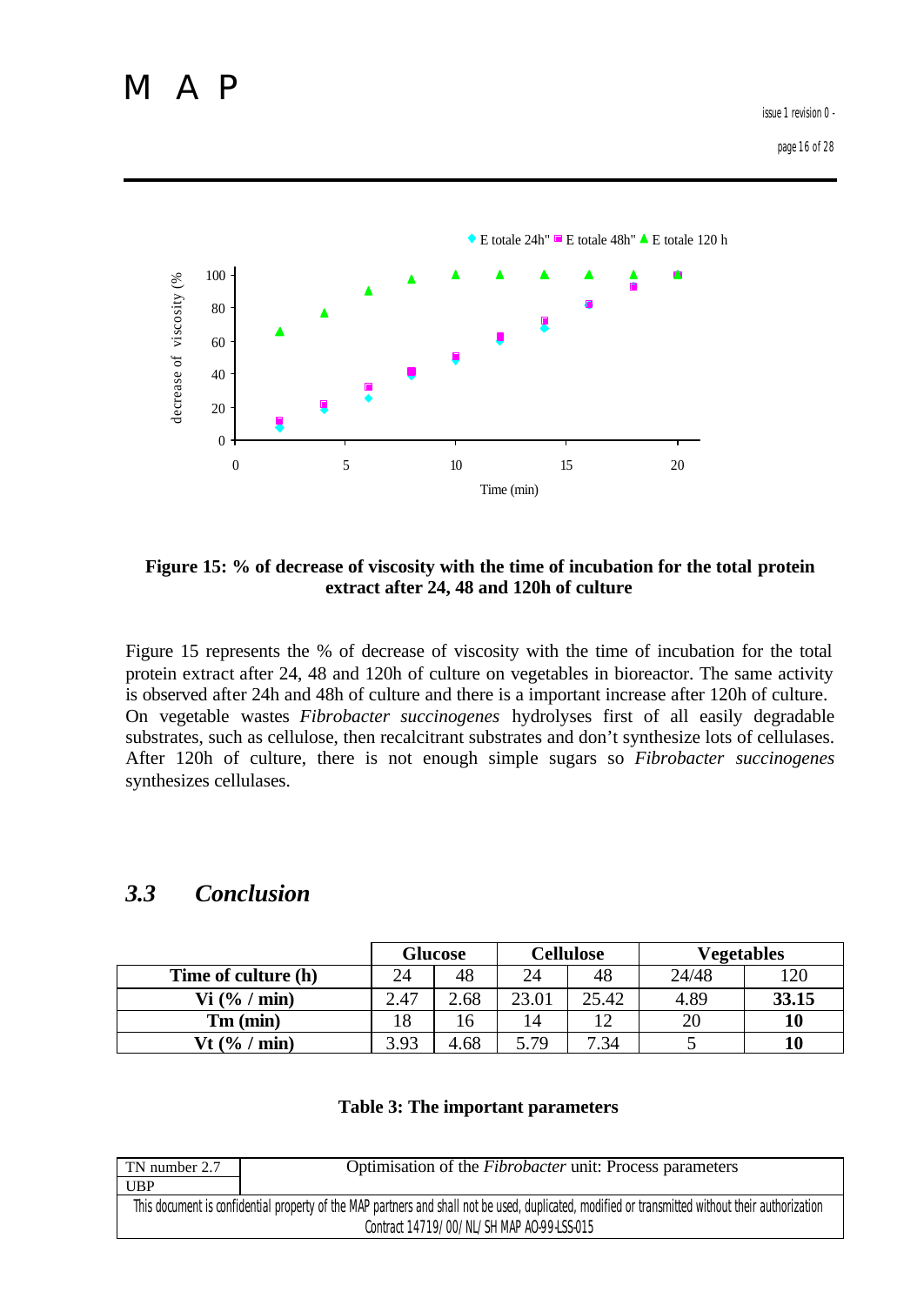Table 3 summarized the three important parameters explained in § 3.2.2. We can observed that Vi increase and Tm decreases with the time of culture. Indeed theses two parameters are linked, the more speed is the Vi the less is the Tm.

We can also notice that Vt and Vi are highest on vegetables. In the same way Tm is weakest on vegetable, which means that the activities of the extracts from vegetables cultures are higher than the activities of the extracts from glucose or cellulose culture.

Generally, an enzymatic activity is present in all the extracts and this activity increases with the age of the culture. Simple sugars are used by *Fibrobacter succinogenes* to provide energy necessary to synthesize proteins; the cellulases synthesis in this case is not necessary (Mc Dermid et al., 1990). This explains why the activities of the extracts from glucose culture are lower than that the activities of the extracts from cellulose or vegetables culture.

In the same way, the activity of the extracts from a vegetables culture is the same after 24h or 48h of culture but increases after 120h of culture. Mc Dermid et al. (1990) notes that all hydrolases, such as endoglucanases, identified in *Fibrobacter succinogenes* cells seem to be synthesized in the presence of cellulose, what suggests a mechanism of regulation. These enzymes have a basal level of expression in the cell, when the substrate is glucose or any other simple sugar and this level increase if the substrate is a more complex sugar such as cellulose or on vegetables, what suggest a mechanism of induction.

## *3.4 Correlation*

The results obtained by the two methods show an increase of activities with the time of culture, the same action on vegetable after 24 or 48h of culture (*Fibrobacter succinogenes* uses first simple sugars to provide energy), a higher activity on cellulose than on glucose, a basal level on glucose and induction on cellulose and on vegetables (*Fibrobacter succinogenes* synthesizes on these substrates enzymes necessary to degrade more complex sugars). All these points, led us to ask if there is a possibility of a correlation between the two methods. So extract from a culture on cellulose, after 72h, was proportioned with the two methods (figure 16).

| TN number 2.7                                                                                                                                     | Optimisation of the <i>Fibrobacter</i> unit: Process parameters |  |  |
|---------------------------------------------------------------------------------------------------------------------------------------------------|-----------------------------------------------------------------|--|--|
| UBP                                                                                                                                               |                                                                 |  |  |
| This document is confidential property of the MAP partners and shall not be used, duplicated, modified or transmitted without their authorization |                                                                 |  |  |
| Contract 14719/00/NL/SH MAP AO-99-LSS-015                                                                                                         |                                                                 |  |  |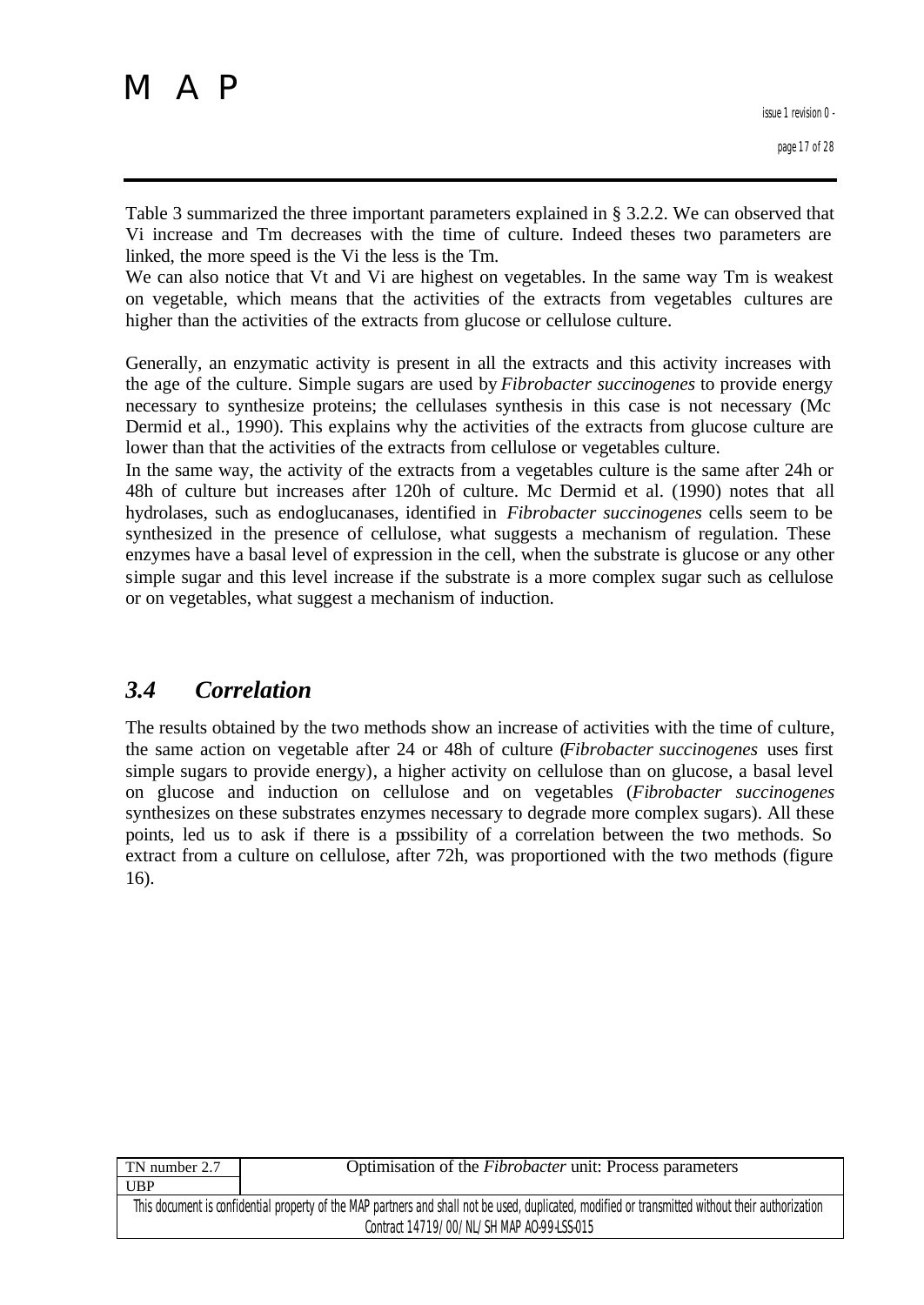issue 1 revision 0 -

page 18 of 28



**Figure 16: Correlation between the two methods of proportioning**

The two methods are correlated ( $R^2$  = 0.9843) but don't give the same information. The DNS Miller (1971) proportioned the reducing sugars which represent the activity of the entire enzymatic complex (endoglucanases, exoglucanases, cellulases…), whereas the viscosimetric method gives the activity of the cellulases only. This correlation between the two methods confirms the efficiency of each method for the proportioning of enzymatic activities.



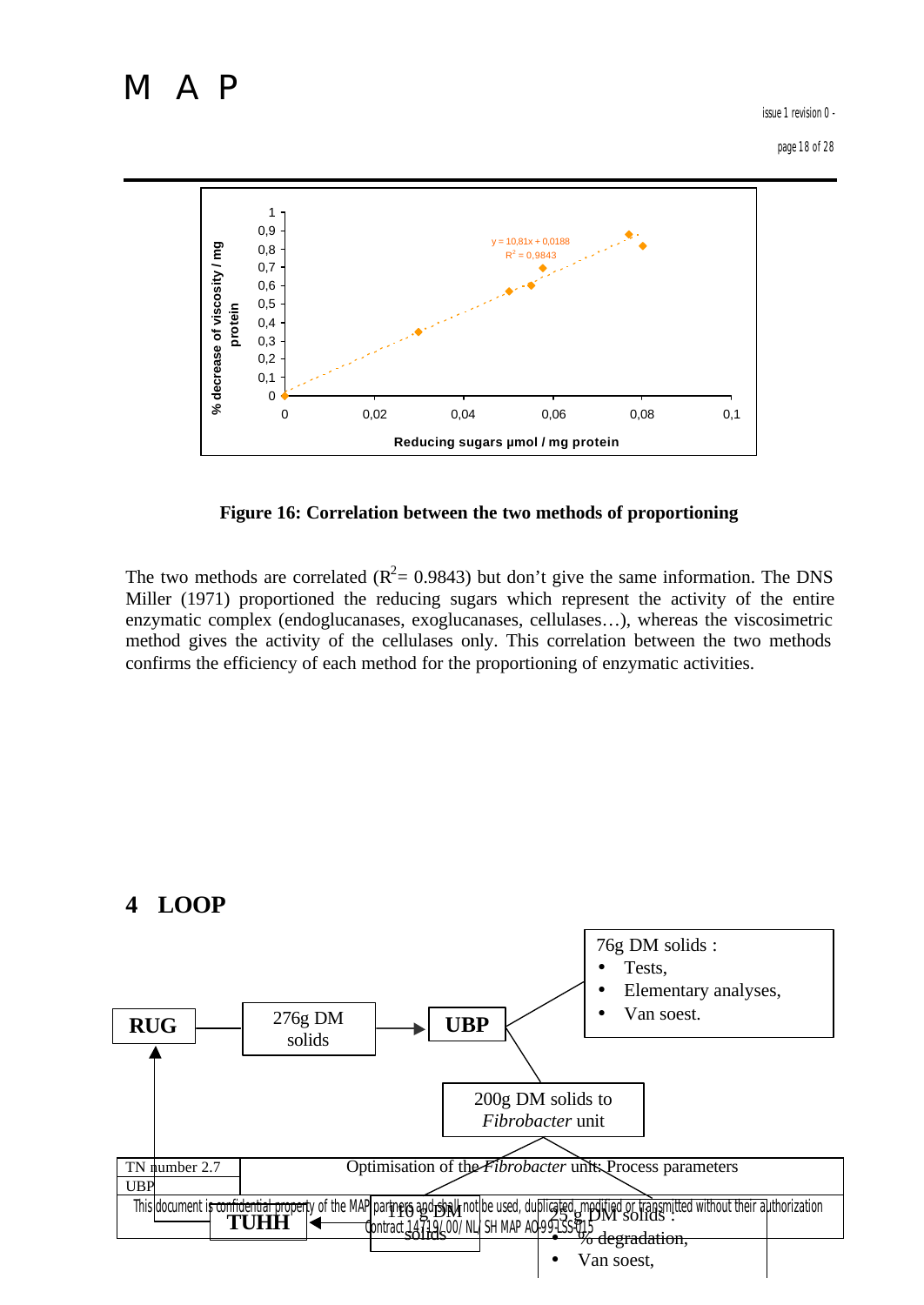**Figure 17: Organisation of the substrate exchanges between MAP partners**

## *4.1 Preliminary experiments*

## 4.1.1 Analysis of the liquid phase

The analysis classically performed for *Fibrobacter succinogenes* process characterisation were realised on the liquid effluent. The pH value was found to be 7.6 and the VFA concentrations were analysed by HPLC. The liquid effluent contained 3.25 g/L of acetate, 1.21 g/L of propionate and 0.86 g/L of butyrate. These concentrations are higher than those found in the TN 2.4 and TN 2.6 (table 4).

|        | Acetate $(g/L)$ | Propionate $(g/L)$ | Butyrate $(g/L)$ | рH |
|--------|-----------------|--------------------|------------------|----|
|        |                 |                    |                  |    |
| TN 2.6 |                 | ).9                |                  |    |
|        | (ش⊿.            |                    |                  |    |

|                        | Table 4: Comparison of VFA concentrations and pH of LabMET substrate between TN |
|------------------------|---------------------------------------------------------------------------------|
| 2.4, TN 2.6 and TN 2.7 |                                                                                 |

| TN number 2.7 | Optimisation of the <i>Fibrobacter</i> unit: Process parameters                                                                                   |
|---------------|---------------------------------------------------------------------------------------------------------------------------------------------------|
| <b>UBP</b>    |                                                                                                                                                   |
|               | This document is confidential property of the MAP partners and shall not be used, duplicated, modified or transmitted without their authorization |
|               | Contract 14719/00/NL/SH MAP AO-99-LSS-015                                                                                                         |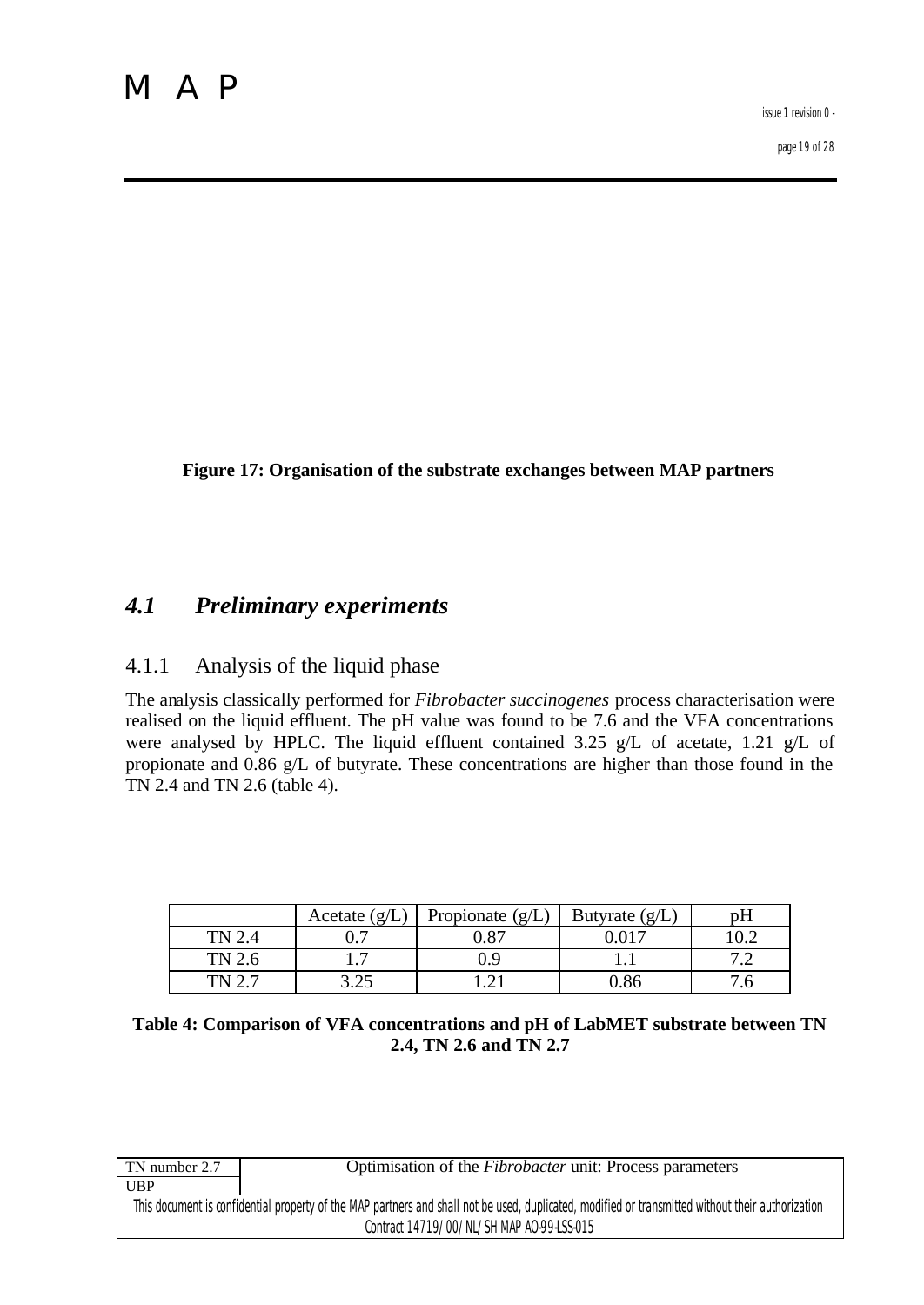### 4.1.2 Residence time

In order to determine the optimal residence time of LabMET substrate we used the RUSITEC. The general set up of the technique was the same as described in TN 2.6.

600 mL of basal medium is prepared in a flask with the nylon bag (porosity 100 µm) containing LabMET substrates (4.8g) and 4.8g of glucose to improve the growth. After the sterilisation (20', 121 $\textdegree$ C), Na<sub>2</sub>CO<sub>3</sub> (4g/L) and cystein (0.5g/L) are added to induce the reduction of the medium under  $CO<sub>2</sub>$  atmosphere. Finally this medium with the nylon bag is introduced in the reactor under a laminar flow hood.

In the same time, 100 mL of medium are prepared in a flask with a double picking with cellobiose (8g/L) as carbon source. This double picking allows the connection to the gas flow to preserve anaerobic conditions and the inoculation. The medium is then inoculated with an overnight culture (5mL) and incubated one night at 39°C.

The reactor inoculation is done with the overnight preculture prepared previously under  $CO<sub>2</sub>$ atmosphere and the vertical agitation is launched and the pressure brought to 1.35 bars.

|                     |         | Degradation |            |                 |        |
|---------------------|---------|-------------|------------|-----------------|--------|
| Time of culture (h) | Acetate | Succinate   | Propionate | <b>Butyrate</b> | (% DM) |
| 24                  |         | 0.04        |            | 0,83            | 15,3   |
| 50                  | 0,29    | 0,046       |            | 1.14            | 13,06  |
| 70                  | 0,086   |             | 0,091      | 1,35            | 22,86  |
| 150                 | 0.24    |             | 0.1        | 1.64            | 35,7   |

### **Table 5: Concentration of VFA and degradation rate with the time of culture.**

Table 5 shows the production of VFA and the degradation rate with the time of culture. VFA classically produced with LabMET substrate are observed and the maximum of degradation is for 150 h of culture. It would be interesting to test longer residence times but we did not have enough substrate.

## *4.2 Degradation in bioreactor*

### 4.2.1 Experiment set-up

*Fibrobacter succinogenes* was grown under 100% CO2 on a basal medium. The general set up of the culture was the same as described in TN 2.5. However during the previous loops we were confronted to a difficulty. It was to define a feeding procedure in term of quantity (200g once) and in term of frequency (33g once a week). So we decided to add all the substrate at the beginning of the culture to try to obtain a better rate of degradation. According to the previous loop results, we also decided to add with the substrate 8 g/L of glucose to improve the bacterial growth.

| TN number 2.7                                                                                                                                     | Optimisation of the <i>Fibrobacter</i> unit: Process parameters |  |  |  |
|---------------------------------------------------------------------------------------------------------------------------------------------------|-----------------------------------------------------------------|--|--|--|
| <b>UBP</b>                                                                                                                                        |                                                                 |  |  |  |
| This document is confidential property of the MAP partners and shall not be used, duplicated, modified or transmitted without their authorization |                                                                 |  |  |  |
|                                                                                                                                                   | Contract 14719/00/NL/SH MAP AO-99-LSS-015                       |  |  |  |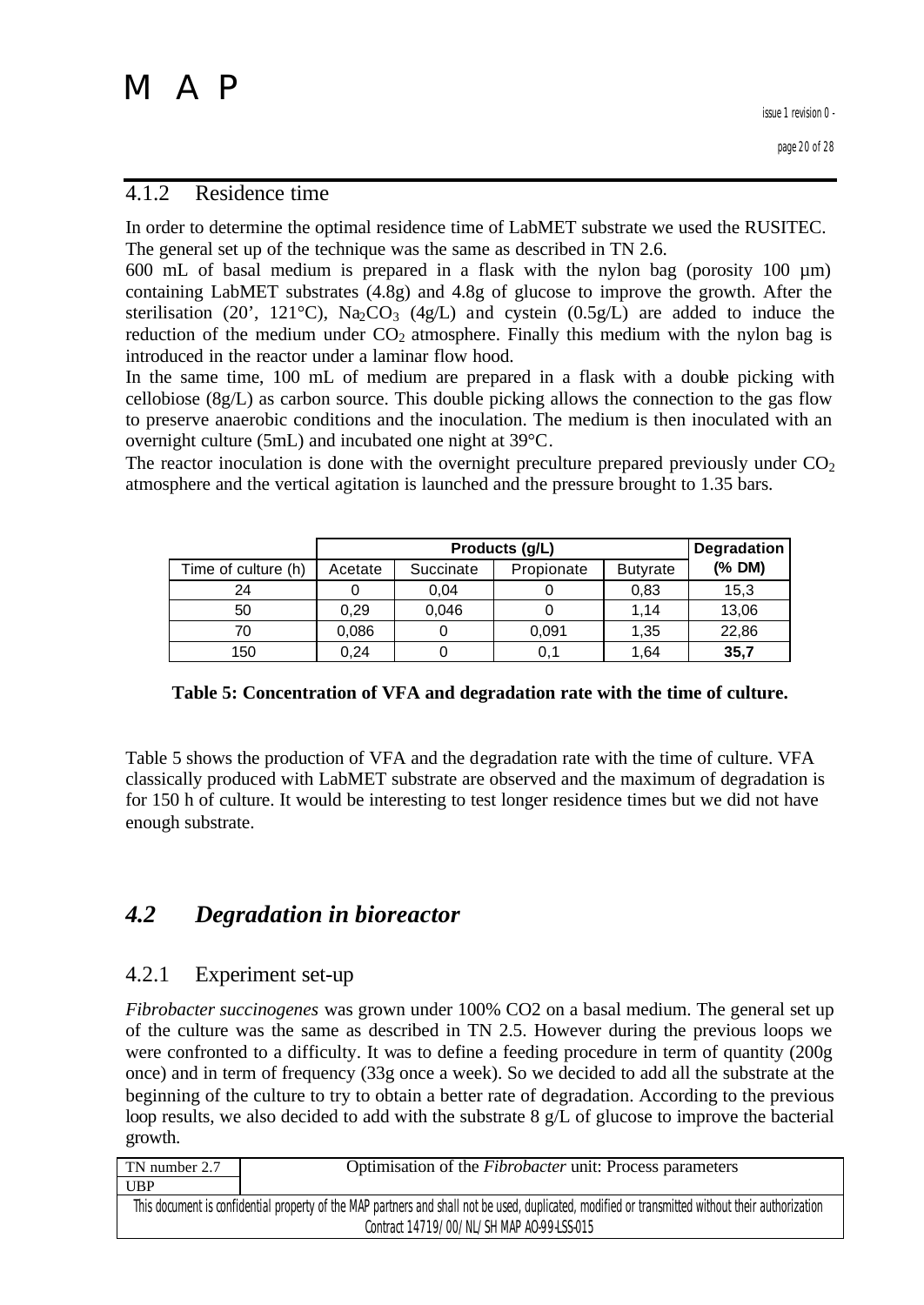The process was maintained during 350h with three opening of the reactor after the stabilisation of  $CO<sub>2</sub>$  production to sample and to determine the metabolite productions.

Absolute pressure, redox potential, pH and temperature were on-line monitored with probes connected on the reactor and related to acquisition software. HPLC analyses were performed on liquid samples in order to follow the production of volatile fatty acids.  $N-NH_3$  concentration was measured in the liquid phase by Patton and Crouch procedure. pH was automatically (peristaltic shear) maintained at 6.0 at least by addition of a concentrated solution of  $\text{Na}_2\text{CO}_3$  $(100 \text{ g/l})$  under  $CO<sub>2</sub>$  atmosphere.

Percentage of degradation was estimated by dry mass measurement of substrates and residue of fermentation (105° C, 48 h).

Percentage of carbon in the solid substrates, in the solid residue of fermentation and in biomass was determined by elementary analysis. Biomass concentration in the reactor was estimated by a correlation with succinate and acetate concentration.

## 4.2.2 Liquid phase

### *4.2.2.1 pH and redox*

Figure 18 shows the evolution of redox potential and pH during the time course of the experiment. The redox value is always comprised between –300 and –450 mV (relative value) during all the experiments, which validates the strictly anaerobic conditions during the culture. The profile of the redox curve is due to a problem with the redox probe because of the density of the substrate.

| TN number 2.7 | Optimisation of the <i>Fibrobacter</i> unit: Process parameters                                                                                   |
|---------------|---------------------------------------------------------------------------------------------------------------------------------------------------|
| <b>UBP</b>    |                                                                                                                                                   |
|               | This document is confidential property of the MAP partners and shall not be used, duplicated, modified or transmitted without their authorization |
|               | Contract 14719/00/NL/SH MAP AO-99-LSS-015                                                                                                         |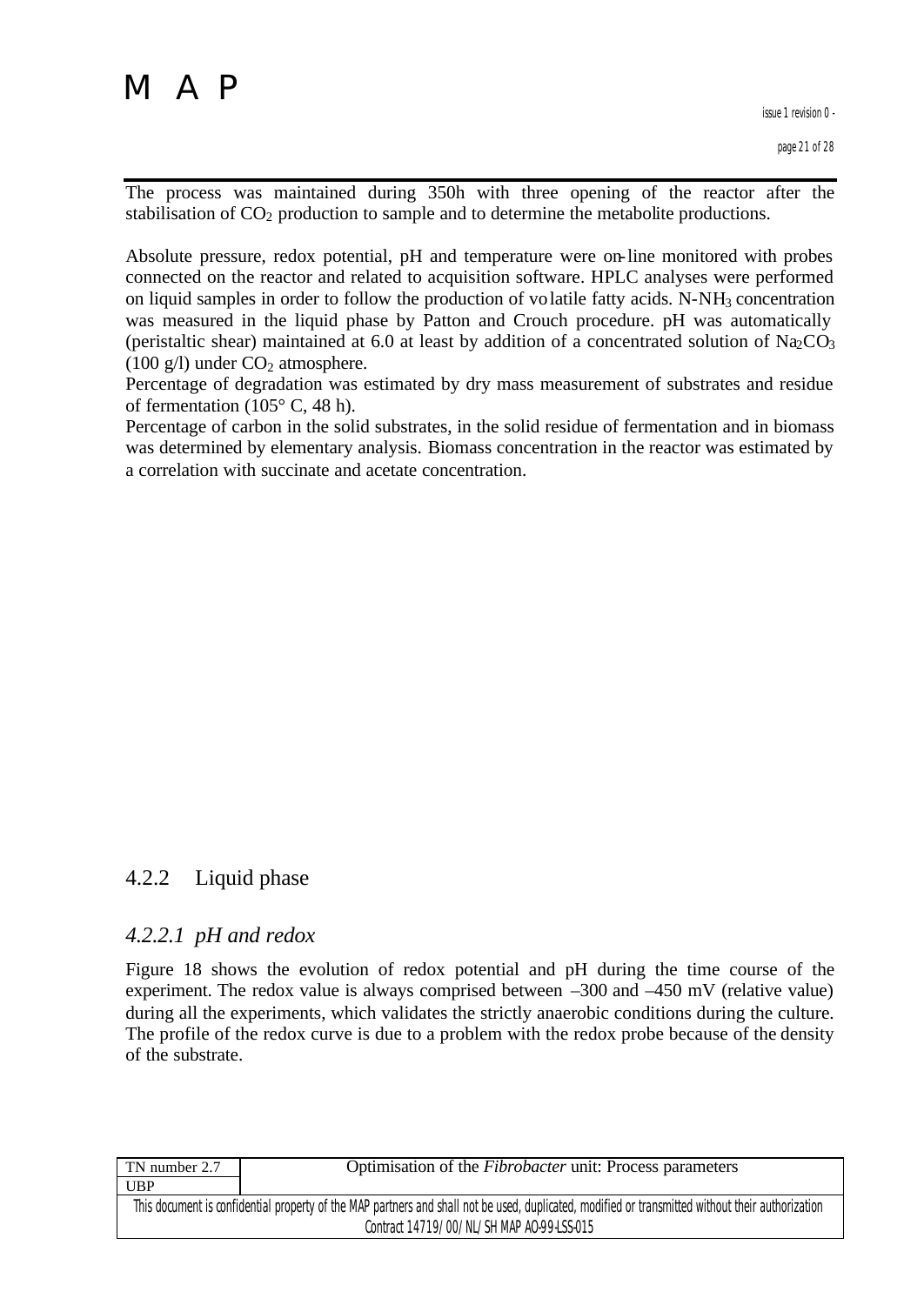issue 1 revision 0 -

page 22 of 28



**Figure 18: pH and redox evolution**

*4.2.2.2 VFA*

| TN number 2.7 | Optimisation of the <i>Fibrobacter</i> unit: Process parameters                                                                                   |
|---------------|---------------------------------------------------------------------------------------------------------------------------------------------------|
| UBP           |                                                                                                                                                   |
|               | This document is confidential property of the MAP partners and shall not be used, duplicated, modified or transmitted without their authorization |
|               | Contract 14719/00/NL/SH MAP AO-99-LSS-015                                                                                                         |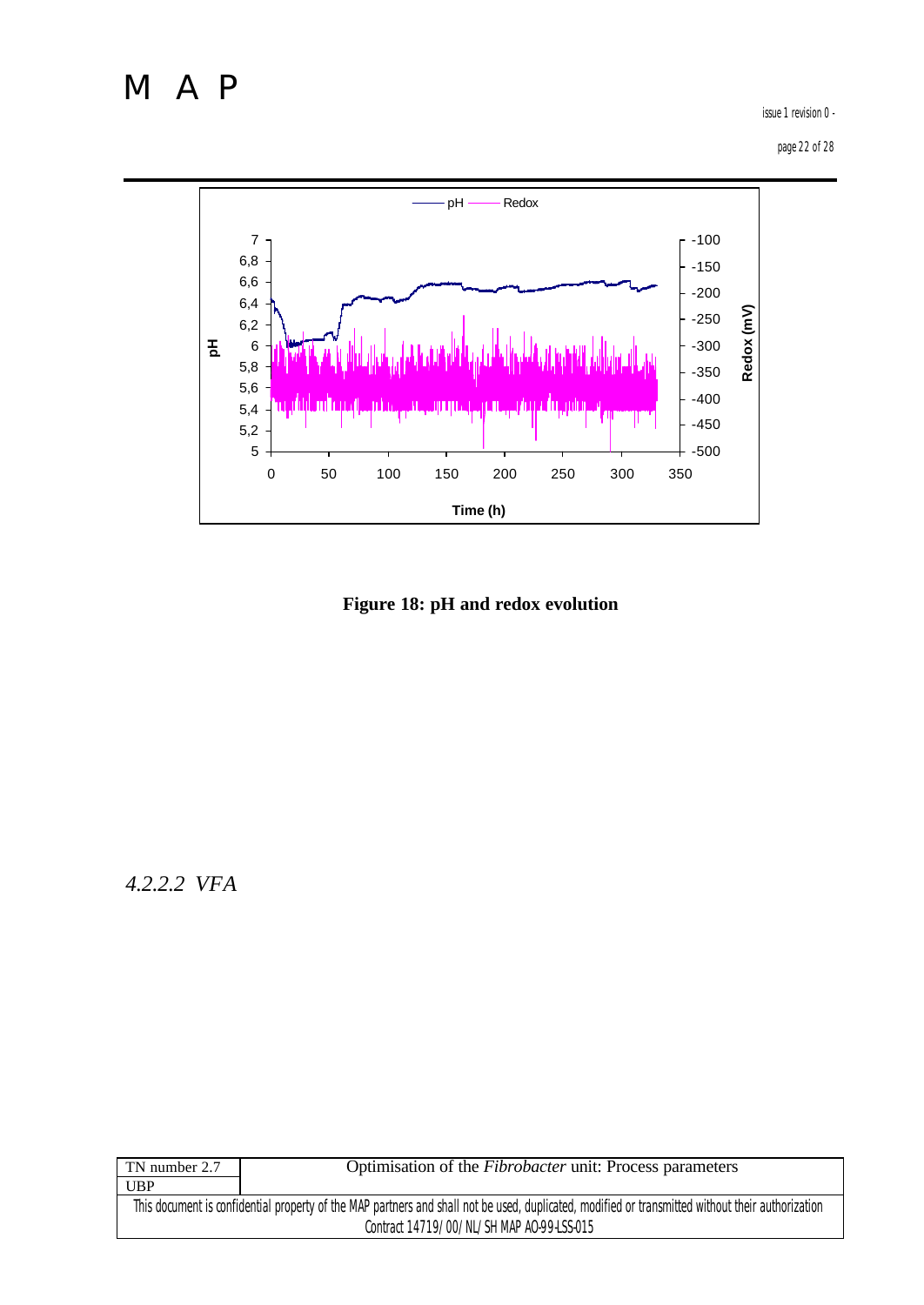issue 1 revision 0 -

page 23 of 28



**Figure 19: VFA and N concentrations during the experiment**

Figure 19 represents the evolution of metabolites concentrations during the experiment. No sample was performed in the first hours of the experiment in order to preserve the pressure into the reactor. After 325 hours the concentration of butyrate, acetate and propionate was respectively 3.82g/L, 1.87g/L and 2.08g/L. The total VFA production during all the experiment was around  $8.11g/L$ . The metabolic profile was similar to the previous loop and to degradation of vegetable wastes (soya, green cabbage and wheat straw) but with lower VFA production (20g/L at the end of the process on vegetable wastes) but about the same as during the previous loop (9g/L at the end of the degradation of LabMET substrate). So we can think that the first hours of culture are characteristic of *Fibrobacter succinogenes* metabolism with production of mainly succinate and acetate (Miller, 1978) and that as it was observed in the experiment on vegetable wastes and on LabMET substrate, all the succinate was reconsumed for the production of other VFA (butyrate and propionate).

The final N-NH<sub>3</sub> concentration is about 800 mg/l. N-NH<sub>3</sub> production is similar to what was observed during the previous culture in bioreactor. We observed an increase of the pH (ever observed in the previous loop) and at the end of the culture the ratio [VFA]/[N-NH3] is lower than these observed previously on vegetable wastes. The difference between the two ratios could explain the profile of the pH curve.

## 4.2.3 Gas phase

| TN number 2.7 | Optimisation of the <i>Fibrobacter</i> unit: Process parameters                                                                                   |
|---------------|---------------------------------------------------------------------------------------------------------------------------------------------------|
|               |                                                                                                                                                   |
| <b>UBP</b>    |                                                                                                                                                   |
|               | This document is confidential property of the MAP partners and shall not be used, duplicated, modified or transmitted without their authorization |
|               |                                                                                                                                                   |
|               | Contract 14719/00/NL/SH MAP AO-99-LSS-015                                                                                                         |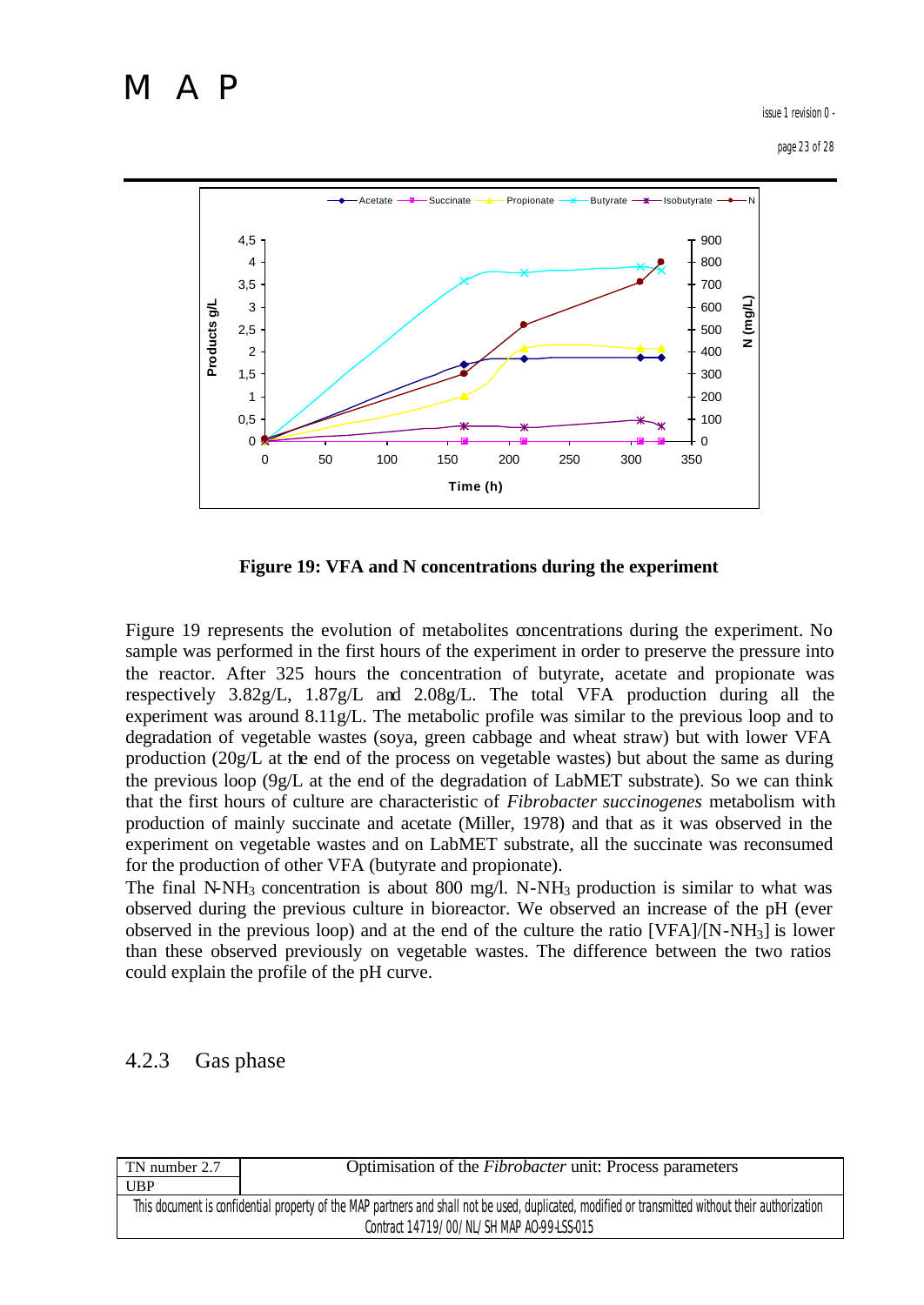issue 1 revision 0 -

page 24 of 28



**Figure 20: Monitoring of the CO2 pressure and cumulative pressure**

Figure 20 describes the evolution of gas pressure during the fermentation. Pressure, which is manually increased to 1.2 bars just after substrate addition, decreases during a few minutes because of chemical equilibrium between gaseous and dissolved  $CO<sub>2</sub>$ . Pressure increases during the 75 first hours of the culture and the curve has a profile similar to degradation of vegetables. After this phase,  $CO<sub>2</sub>$  production became linear and has a low rate. So, two phases are observed: a high production and a low production. This may be explained by the degradation of two types of substrates: during a first step, the more easily degradable substrate (single sugars liberated by autoclave, cellulose with simple access and degradation of the glucose added at the beginning of the culture…) is degraded, which allow a very active metabolism of *Fibrobacter succinogenes*; then, the degradation of recalcitrant substrates. The kinetics of degradation of these substrates is clearly lower and results in a deceleration of *Fibrobacter succinogenes* metabolism.

| <b>UBP</b>                                                                                                                                        |  |
|---------------------------------------------------------------------------------------------------------------------------------------------------|--|
| This document is confidential property of the MAP partners and shall not be used, duplicated, modified or transmitted without their authorization |  |
| Contract 14719/00/NL/SH MAP AO-99-LSS-015                                                                                                         |  |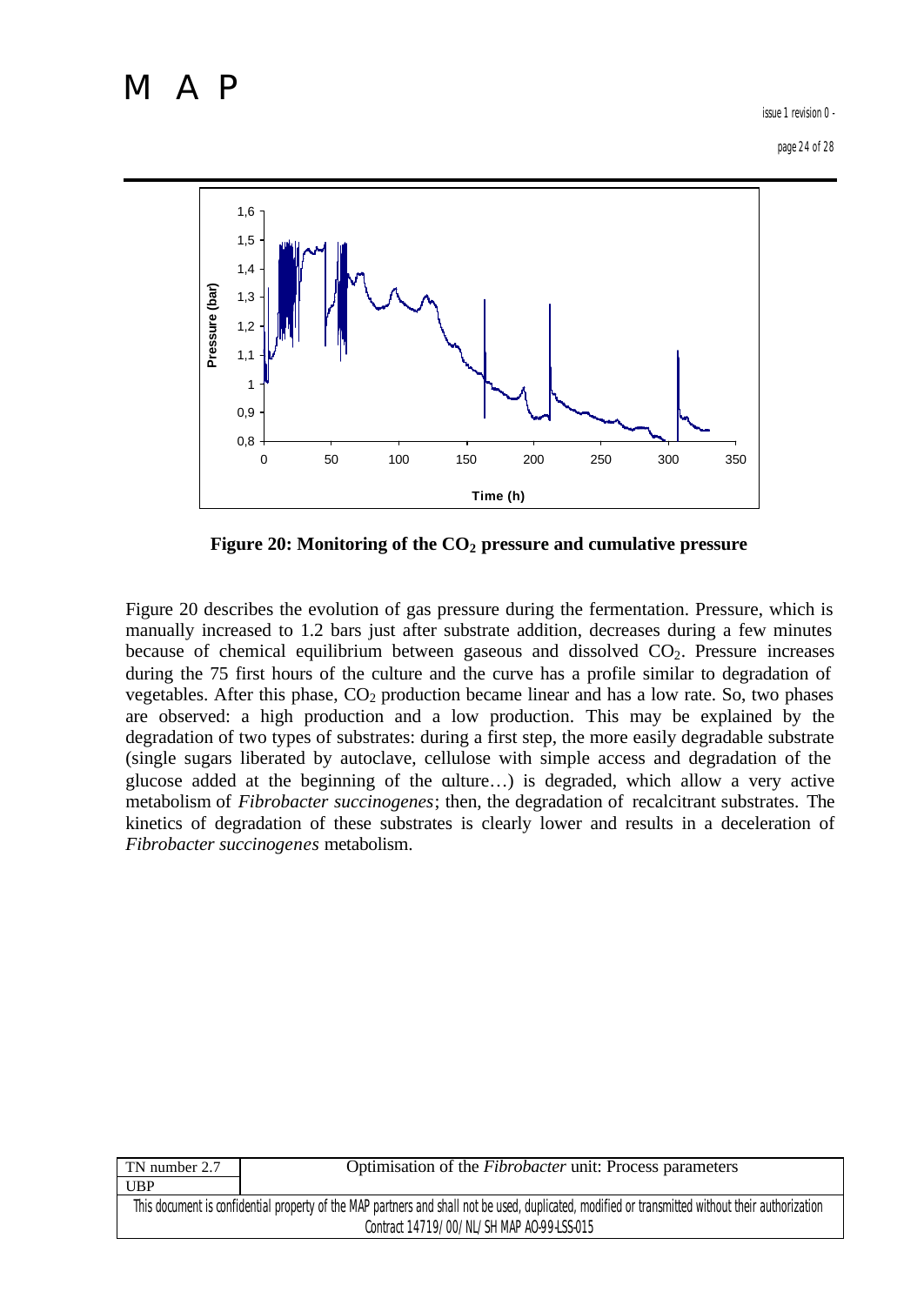## 4.2.4 Solid phase

## *4.2.4.1 Van soest*

|                     | <b>Total fibers</b><br>(% DM) | <b>Hemicellulose</b><br>$(\%$ DM) | <b>Cellulose</b><br>$(\%$ DM) | Lignin<br>$\%$ DM |
|---------------------|-------------------------------|-----------------------------------|-------------------------------|-------------------|
| Substrate $(200 g)$ | 58.68                         | 20.84                             | 16.15                         | 21.68             |
| Residue $(135 g)$   | 37.99                         | 11.13                             | 12.37                         | 30.95             |
| Degradation $(\% )$ | 56.3                          | 63.95                             | 48.3                          | 3.65              |

## **Table 6: Analysis of cell wall degradation by Van Soest method**

The percentage of degradation was determined by: % =  $[(%s x Ms)-(%r x Mr)] x 100 (TN 2.6)$ %s x Ms

The cell wall components were determined by Van Soest (1967) method described in the TN 2.6. Table 6 shows the composition of the substrate from LabMET and the composition of the residues after *Fibrobacter succinogenes* unit.

The proportions of fibers are different before and after *Fibrobacter* unit. This confirms the efficiency of *Fibrobacter succinogenes* to degrade fibers.

## *4.2.4.2 Degradation*

All the content of the reactor was centrifuged (15', 13 000g) and the liquid and solid phase were separated. Percentages of degradation were determined by the two methods described in previously TN (desiccation and filtration). The percentage of degradation estimated by desiccation was 32.19% and by filtration was 32.31%. This also confirms the efficiency of *Fibrobacter succinogenes* to degrade LabMET substrate.

| TN number 2.7 | Optimisation of the <i>Fibrobacter</i> unit: Process parameters                                                                                   |
|---------------|---------------------------------------------------------------------------------------------------------------------------------------------------|
| <b>UBP</b>    |                                                                                                                                                   |
|               | This document is confidential property of the MAP partners and shall not be used, duplicated, modified or transmitted without their authorization |
|               | Contract 14719/00/NL/SH MAP AO-99-LSS-015                                                                                                         |
|               |                                                                                                                                                   |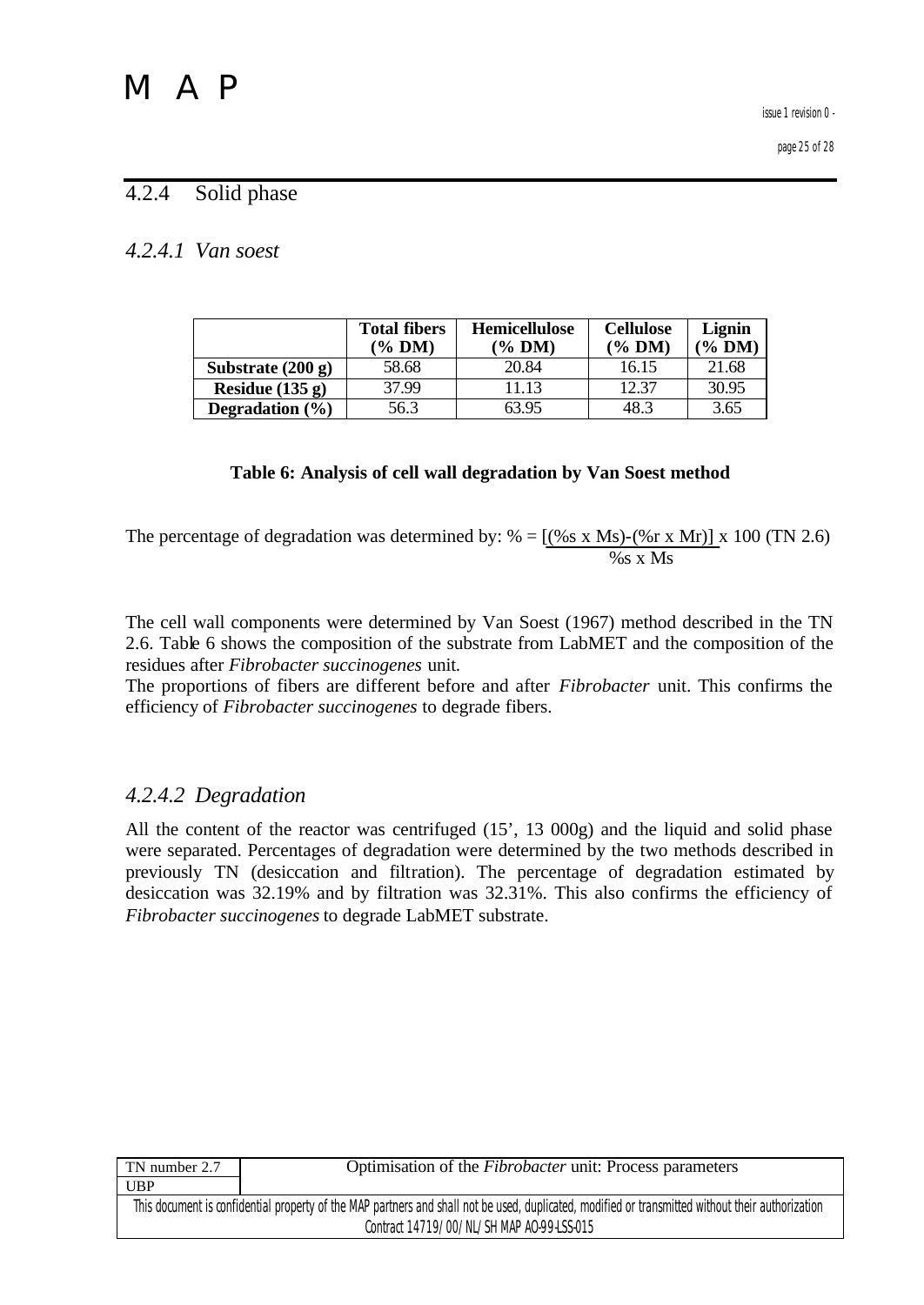page 26 of 28

## 4.2.5 Determination of C and N mass balance

|              |                | <b>Input</b> |               |       | Output          |                |
|--------------|----------------|--------------|---------------|-------|-----------------|----------------|
| Source       | substrates     | carbonate    | solid residue | VFA   | CO <sub>2</sub> | <b>Biomass</b> |
| Total $C(g)$ | 87.09          | 6.98         | 63.45         | 12.95 | 7.87            | 4.25           |
| Total $C(g)$ | 94.07<br>88.53 |              |               |       |                 |                |
| Mass balance | 94.10%         |              |               |       |                 |                |

### **Table 7: Determination of C mass balance**

The results for the determination of C mass balance are summed up in table 7. The C mass balance was 94.1% for the overall experiment, which confirms the efficiency of the control and regulation of *Fibrobacter succinogenes* process.

|               | Input      |          | Output        |          |                |
|---------------|------------|----------|---------------|----------|----------------|
| Source        | substrates | $N-NH_3$ | solid residue | $N-NH_3$ | <b>Biomass</b> |
| Total N (g)   | 8.58       | 0.026    | 4.74          | 2.56     | 0.65           |
| Total N $(q)$ | 8.61       |          | 7.95          |          |                |
| Mass balance  | 92.33%     |          |               |          |                |

**Table 8: Determination of N mass balance**

As well as for C mass balance, the results obtained for N mass balance (92.33 %, see table 8) also confirms the efficiency of the control of *Fibrobacter* process.

C and N mass balances indicates that the process is controlled for the two principal elements of the culture. These results obtained for carbon and nitrogen mass balances also show the efficiency of the control on *Fibrobacter succinogenes* process and confirm the methods and techniques used to determine the quantities consumed and produced.

| Optimisation of the <i>Fibrobacter</i> unit: Process parameters                                                                                   |
|---------------------------------------------------------------------------------------------------------------------------------------------------|
|                                                                                                                                                   |
| This document is confidential property of the MAP partners and shall not be used, duplicated, modified or transmitted without their authorization |
| Contract 14719/00/NL/SH MAP AO-99-LSS-015                                                                                                         |
|                                                                                                                                                   |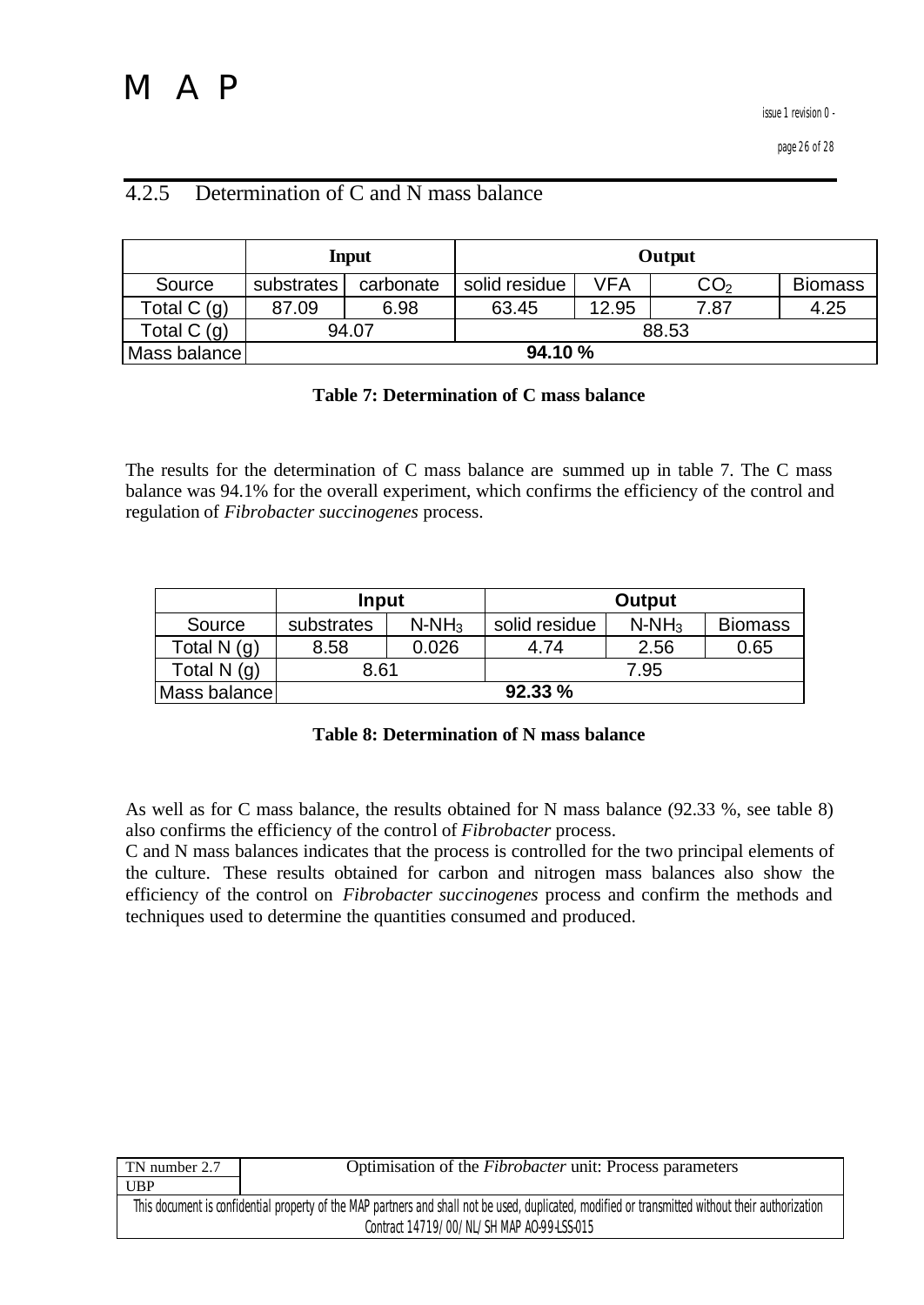## **5 CONCLUSION / OUTLOOKS**

In this study we examined the influence of culture conditions on the growth of *Fibrobacter succinogenes*, on acetate and succinate production and on the rate of degradation of vegetables. It seems that the optimal culture conditions are pH 6, 39°C and 0.3% of VFA. However if we only examine the degradation rate we show that the optimal efficiency is for a range of pH  $(3.2-9)$  and a range of temperature  $(30-46^{\circ}C)$ .

Cellulases identified seem to be the more important enzymes in the efficiency of plant cell walls degradation. Moreover the correlation establish between the two methods confirms the validity of these methods. But it was known that *Fibrobacter succinogenes* have other enzymes like xylanases so we tested for the presence of these enzymes in our extracts.

Finally, substrate from metanogenic unit was degraded by *Fibrobacter succinogenes* with a rate of 32% and with VFA production.

| TN number 2.7                                                                                                                                     | Optimisation of the <i>Fibrobacter</i> unit: Process parameters |
|---------------------------------------------------------------------------------------------------------------------------------------------------|-----------------------------------------------------------------|
| UBP                                                                                                                                               |                                                                 |
| This document is confidential property of the MAP partners and shall not be used, duplicated, modified or transmitted without their authorization |                                                                 |
| Contract 14719/00/NL/SH MAP AO-99-LSS-015                                                                                                         |                                                                 |